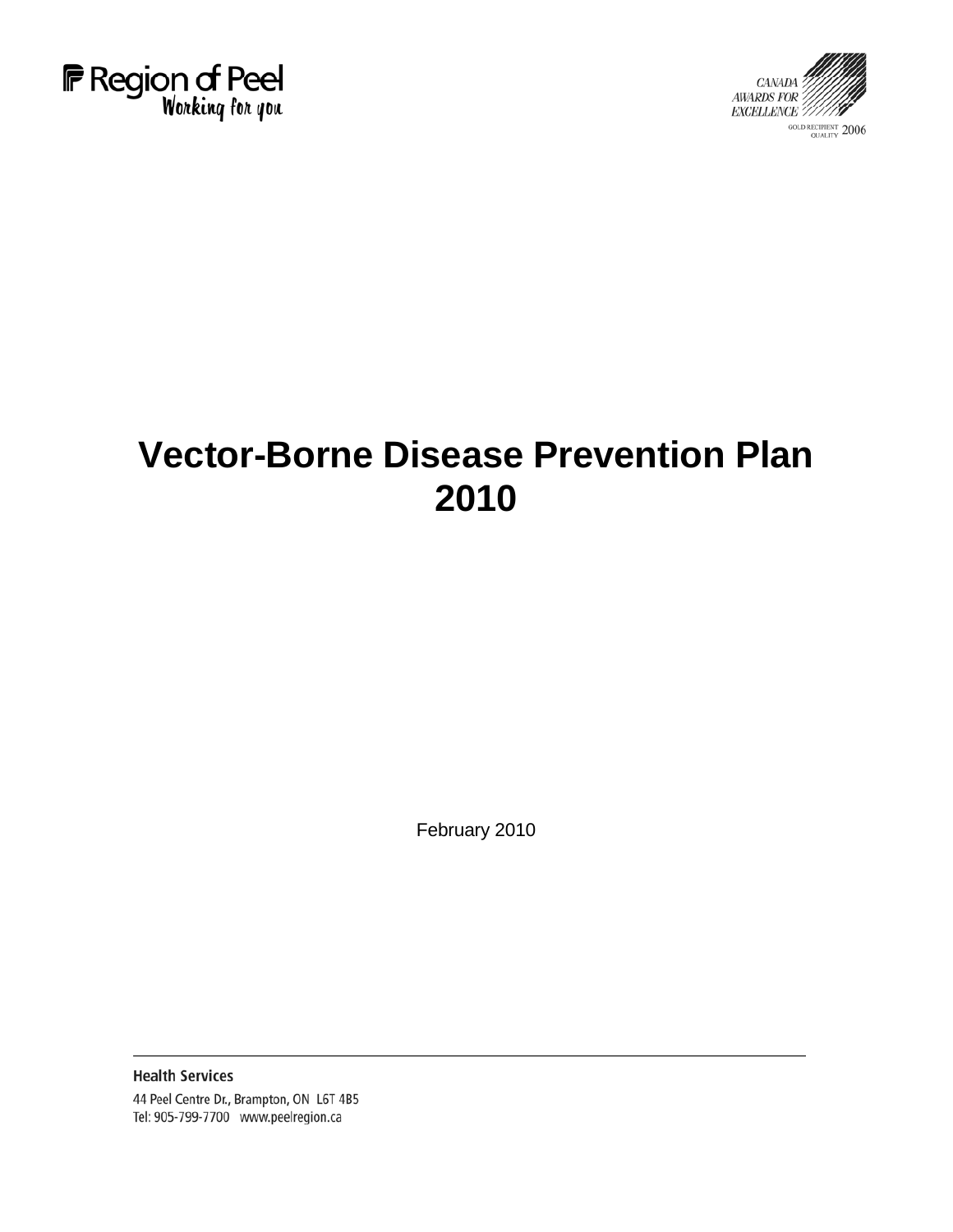# **Table of Contents**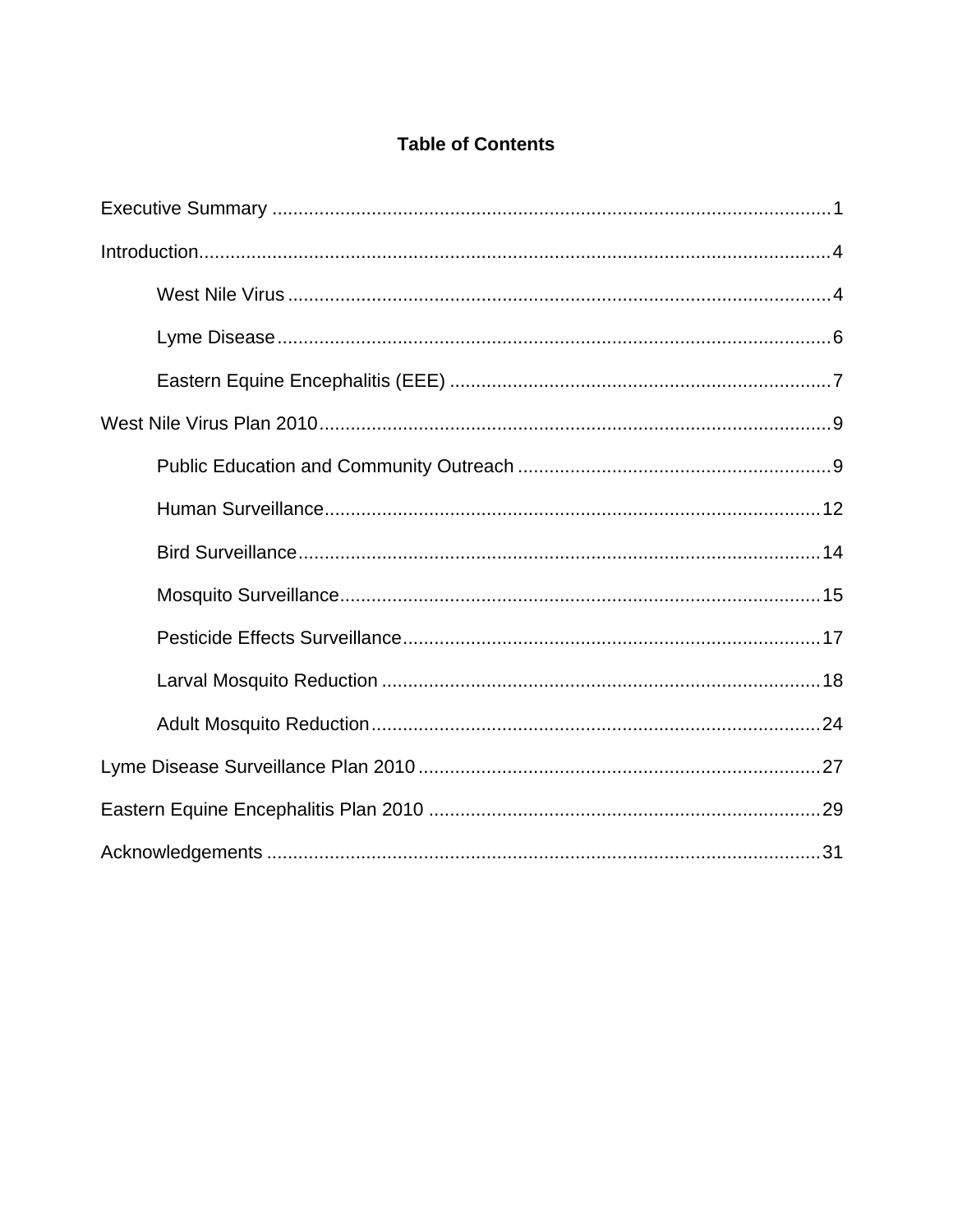#### **Executive Summary**

The 2010 Vector-Borne Disease Prevention Plan focuses on West Nile Virus (WNV) but also addresses two other vector-borne diseases of concern in Ontario: Lyme disease and Eastern equine encephalitis (EEE).

A vector-borne disease is a disease that is transmitted to humans or animals by an insect or other arthropod. In Ontario, WNV and Lyme disease are the two main endemic vectorborne diseases of public health importance as both of these diseases can be acquired within the province. Another vector-borne disease of concern in Ontario is EEE, which is a rare but serious viral disease spread by mosquitoes that can affect people and horses. The EEE virus has been detected in Ontario in horses and mosquitoes but to date no human cases have been reported. Non-endemic vector-borne diseases (for example, malaria) are monitored by the Peel Public Health Communicable Disease Surveillance Unit.

Peel Public Health's 2010 Vector-Borne Disease Prevention Plan identifies the activities Peel Public Health intends to carry out in order to comply with Ontario Regulation 199/03 "Control of the West Nile Virus." Under Regulation 199/03, the local Medical Officer of Health (MOH) is required to conduct a risk assessment of the conditions pertaining to West Nile Virus (WNV) in the health unit. The risk assessment identifies the probability of human infection based on WNV surveillance activities as well as other pertinent information elements. Completion of the risk assessment in accordance with the regulation offers guidance to the MOH regarding appropriate WNV reduction activities, and if needed, provides a review of appropriate mosquito reduction activities (i.e. larviciding or adulticiding) and their effectiveness.

Information from past seasons has been used to prepare the WNV prevention component of this plan for 2010. To ensure a coordinated approach in preventing mosquito-borne disease outbreaks in the Region of Peel, Peel Public Health works closely with local area municipalities and conservation authorities, the Ontario Ministry of Health and Long-Term Care (MOHLTC), the Ontario Ministry of the Environment (MOE), Health Canada (HC) and neighbouring public health units.

Peel Public Health's approach to WNV control will emphasize disease prevention in humans and protection of the environment. One of the goals of the Vector-Borne Disease Prevention Plan for 2010 is to minimize the impact of WNV on human health through region-wide surveillance and Integrated Mosquito Management (IMM). This means an emphasis on public education, source reduction and larviciding. If the level of WNV in Peel increases, then education, surveillance, and reduction activities will be intensified. Adult mosquito reduction will only be considered should surveillance findings indicate a significant risk to human health despite the implementation of other measures.

In 2010, Peel Public Health will continue surveillance and education activities (education for the public and medical providers). Peel Public Health will also continue the region-wide effort to reduce mosquito breeding through source reduction and larviciding in the urban, suburban and settlement areas of Peel. Source reduction and larviciding will focus on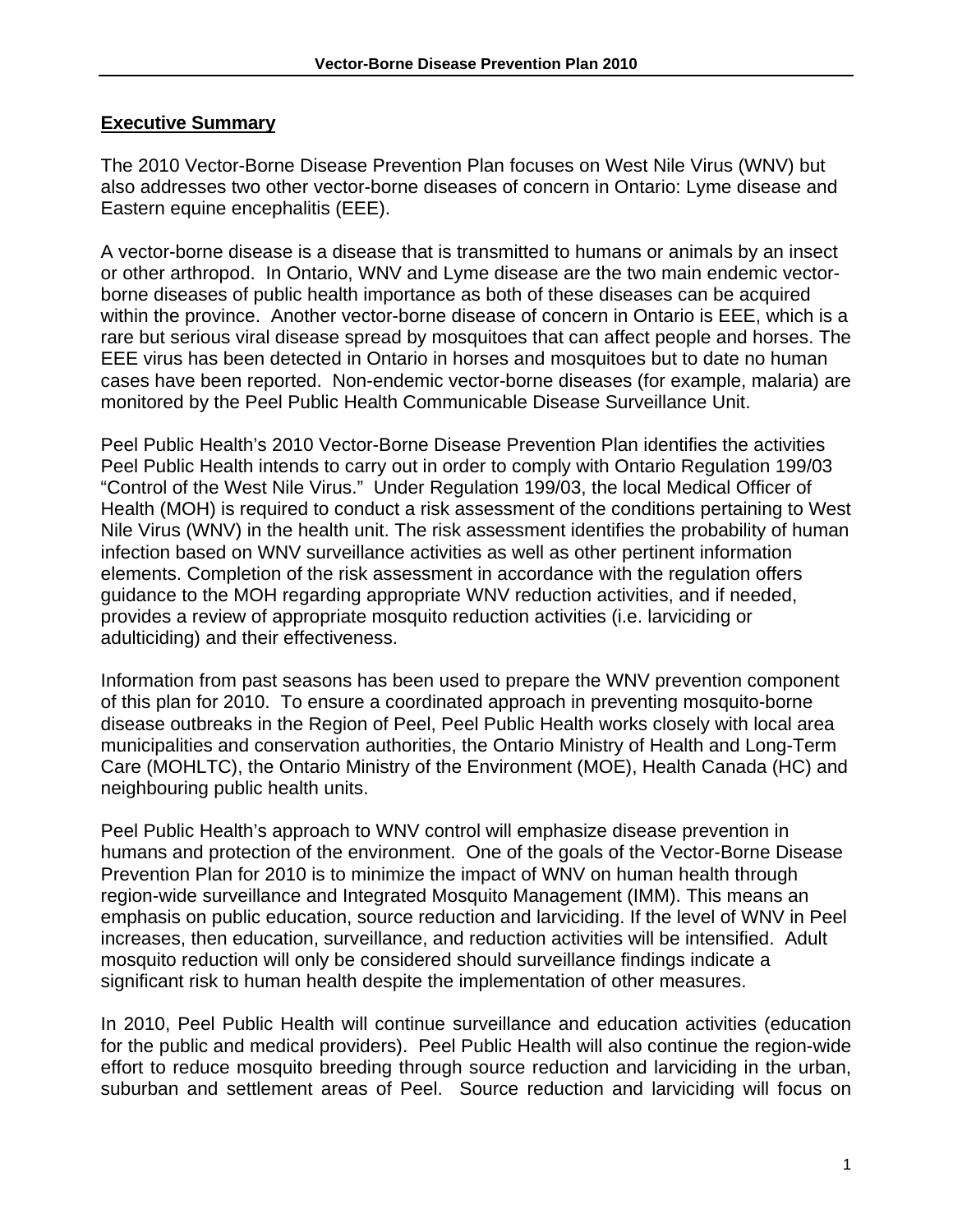*Culex pipiens* and *Culex restuans* mosquitoes, the main vectors of WNV in Peel. These two mosquito species breed in water that has been stagnant for more than a week in sites such as catch basins, road side ditches, culverts and artificial containers (abandoned swimming pools, tires, buckets, etc.). These mosquito habitats will be priority targets for elimination through improved maintenance and for larviciding where stagnant water cannot be removed. Other mosquito habitats such as marshes and natural ponds will only be treated if they are found to be important to local WNV transmission. Surveillance of mosquitoes in both the larval and adult stages provides an early warning of the risk to human health. This information will be used to enhance mosquito reduction and education efforts in high risk areas to interrupt the amplification of WNV before it has a significant impact on human health.

The West Nile Virus component of the Vector-Borne Disease Prevention Plan is consistent with the recommendation from the Centers for Disease Control and Prevention in the United States which states:

*To decrease the risk for human WNV infection, the coordinated and phased public health response to detection of WNV activity in an area should include intensified mosquito-control activities that reduce the avian-mosquito amplification cycle. Prevention activities should continue to include: 1) public education programs urging residential source reduction and personal protective measures to reduce mosquito exposure; 2) development of longterm, community-level, integrated mosquito surveillance and control programs; and 3) high-priority emphasis on the control of Culex mosquitoes, especially in urban and suburban areas. (MMWR December 20, 2002. / vol. 51/ No.50).* 

Lyme disease, like WNV, is included in Ontario Regulations 558/91 and 559/91 making it both a reportable and communicable disease under the *Ontario Health Protection and Promotion Act.* 

Lyme disease is an illness caused by the bacterium, *Borrelia burgdorferi*, which can be spread through the bite of a tick. This bacterium is transmitted to ticks when they feed on infected animals and then to humans. In Ontario, the disease is spread by the black-legged tick (*Ixodes scapularis*) which is sometimes called the deer tick. The risk for exposure to the disease is highest in a small number of areas where this tick species has established populations including parts of southern and eastern Ontario. Studies indicate a small number of black-legged ticks are introduced into widely separated areas of Ontario by migratory birds, posing some risk that individuals in other parts of the province may also be exposed to infected ticks.

To date, an established black-legged tick population has not been identified in the Region of Peel. In 2009, Peel Public Health's Vector-Borne Disease team received a Conservation Areas Access Permit from the Credit Valley Conservation Authority (CVCA) to conduct active black-legged tick (deer tick) surveillance study on CVCA lands. Active surveillance involves collecting ticks in their natural habitat for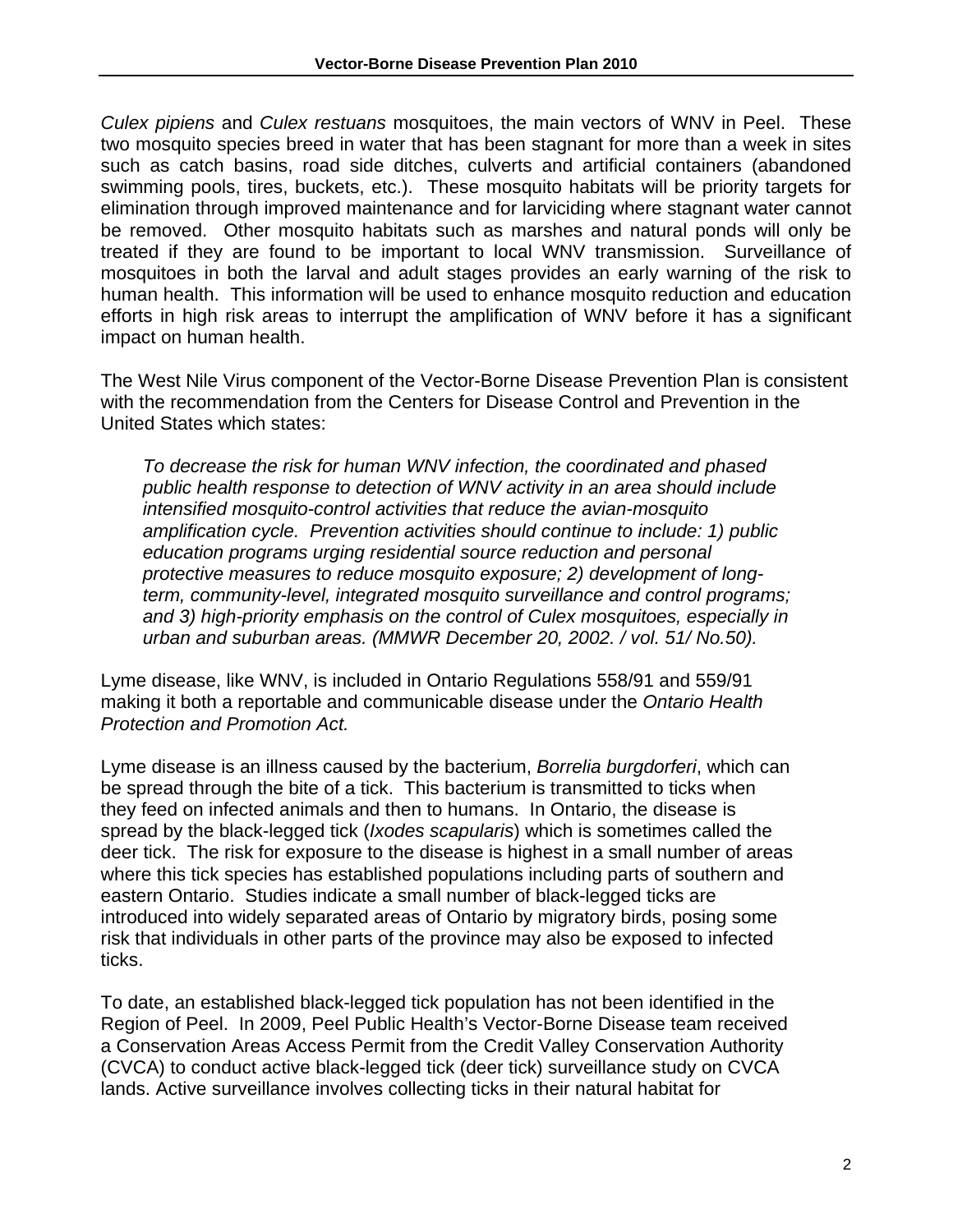identification and testing. Tick surveillance was conducted at the Rattray Marsh and Meadowvale Conservation Areas. Surveillance at the two sites did not yield a single black-legged tick or any other tick species.

There are concerns that changes to the climate, such as warmer seasons, could lead to conditions that are favourable for the establishment of black-legged tick populations in many parts of the province. Therefore, Peel Public Health will continue to examine ticks submitted by Peel residents to identify sites where blacklegged ticks are present and conduct active tick surveillance when warranted in 2010.

Eastern equine encephalitis (EEE) is a mosquito-borne viral disease which occurs primarily in the eastern half of the United States where it causes disease in humans and horses. In Ontario, the EEE virus has been implicated with horse illnesses and fatalities. However, there have been no recognized cases of human disease caused by EEE, but human disease has occurred in several states bordering Ontario. EEE has a high mortality rate, and is therefore regarded as one of the most serious mosquito-borne diseases in North America.

The main EEE transmission cycle is between birds and mosquitoes. The first incidence of the virus being found in Ontario mosquitoes occurred in September 2009 in the Muskoka region. The most important mosquito species in maintaining the bird-mosquito transmission cycle is *Culiseta melanura*. Mosquito surveillance conducted by Peel Public Health over the last several years has found low numbers of this species in the Region of Peel. In 2009, no adult *Culiseta melanura* were captured in Peel's trapping network. In 2010, Peel Public Health will continue to monitor the prevalence and distribution of the *Culiseta melanura*. In addition, any adult *Culiseta melanura* mosquitoes collected in the traps in our region-wide adult mosquito monitoring network will be sent for viral testing. If the virus is found in the mosquito population or if a confirmed case of EEE involving a human or horse occurs, then increased surveillance and public education will commence.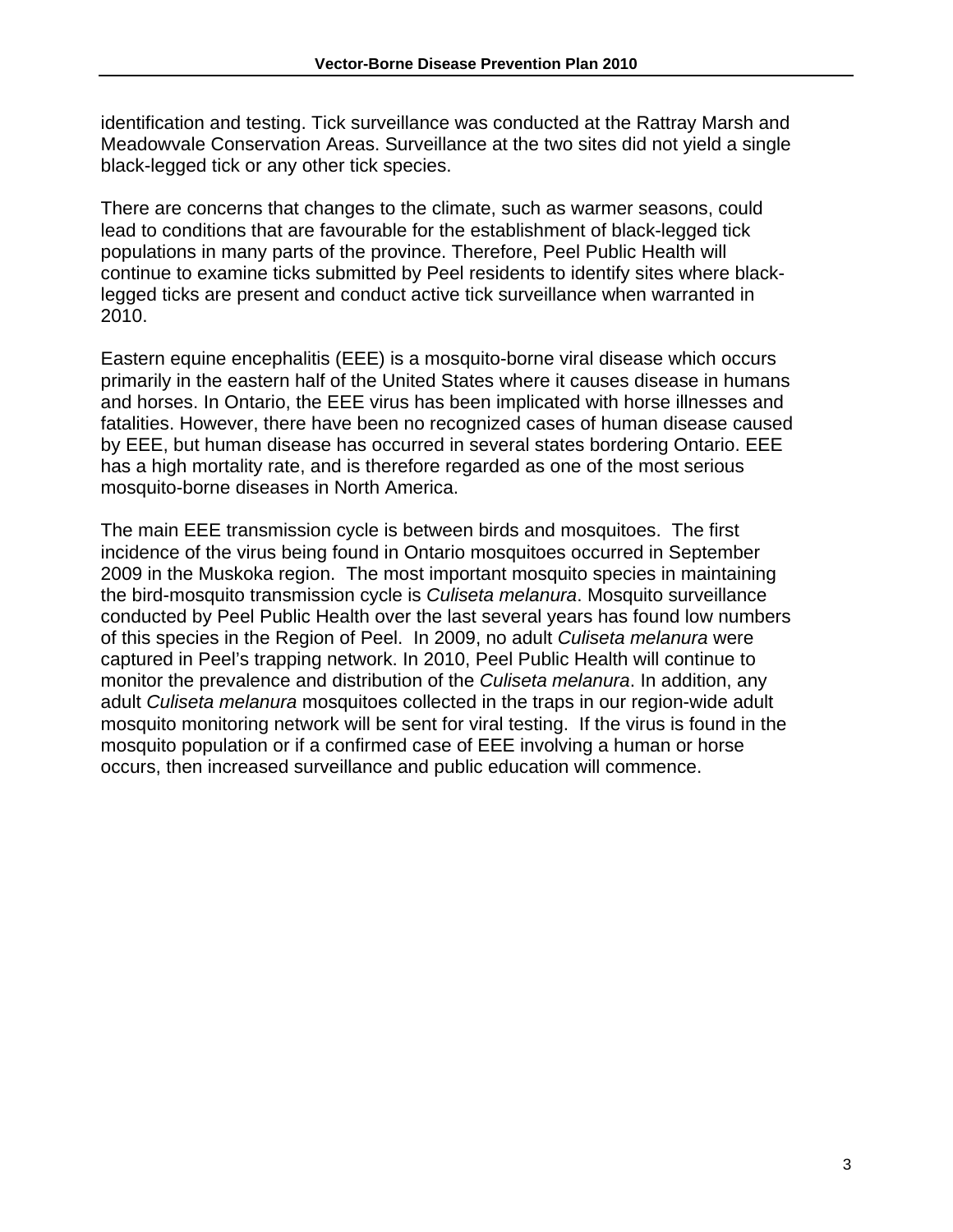# **Introduction**

Peel Public Health has developed a 2010 Vector-Borne Disease Prevention Plan which focuses on West Nile Virus but also addresses other vector-borne diseases of concern.

In 2008, the Ministry of Health and Long-Term Care (MOHLTC) made the transition from West Nile Virus funding to include all vector-borne diseases. Under this funding structure, health units can allocate funds to other vector-borne diseases of public health importance. A vector-borne disease is a disease that is transmitted to humans or animals by an insect or other arthropod. In Ontario, West Nile Virus and Lyme disease are the two main endemic vector-borne diseases of public health importance as both of these diseases can be acquired within the province. Another vector-borne disease of some concern in Ontario is Eastern equine encephalitis. Eastern equine encephalitis is a rare but serious viral disease spread by mosquitoes that can affect people and horses. This virus has been detected in Ontario in horses and mosquitoes but to date no human cases have been reported.

#### West Nile Virus

West Nile Virus (WNV) was named after the West Nile region of Uganda, where it first appeared in 1937. Since then, the disease has spread throughout much of the world including Africa, Europe, the Middle East, Central Asia and North America.

WNV was first detected in North America in 1999 when an outbreak was experienced in New York City. The virus has since become established across most of the continent. The method of importation of the WNV into North America is unknown, but likely arrived via an infected bird or mosquito.

WNV was first detected in Peel in birds and mosquitoes in 2001. Locally acquired human illness occurred for the first time in 2002 when 112 residents had laboratory evidence of WNV infection (55 suspect cases, 20 probable cases and 37 confirmed cases, including two deaths). The only two deaths due to WNV infection in the Region of Peel occurred in 2002. Human cases have been reported every year since 2002 with the exception of 2004, 2008 and 2009 when no cases were reported in Peel.

One of the goals of the Vector-Borne Disease Prevention Plan is to minimize the impact of WNV through a regional surveillance program involving humans and mosquitoes (adults and larvae). The surveillance program guides the Integrated Mosquito Management activities, which include mosquito larvae reduction, stagnant water site remediation, and risk communication activities. Surveillance activities continue to indicate that WNV is endemic in Peel and that WNV levels can fluctuate widely from year to year.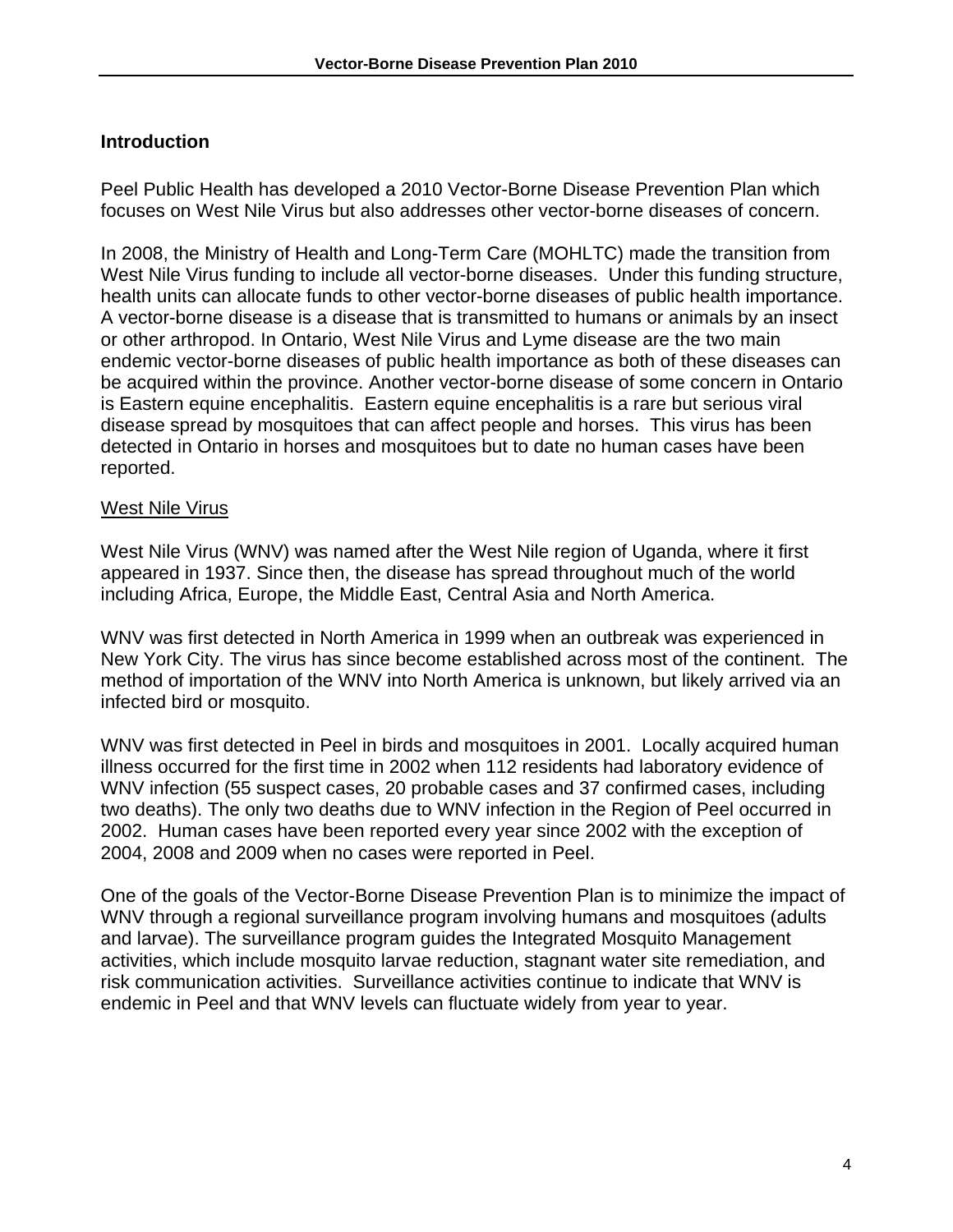| Year | <b>Total</b>   | <b>Miss</b>              | <b>Bram</b>           | Cal                   | <b>Climate Conditions</b>                               |
|------|----------------|--------------------------|-----------------------|-----------------------|---------------------------------------------------------|
| 2001 | $\mathbf 0$    | 0                        | $\mathbf 0$           | 0                     | hot & dry                                               |
| 2002 | 112            | $C-34$ ; $P-18$ ; $S-46$ | $C-3$ ; $P-2$ ; $S-8$ | $C-0$ ; $P-0$ ; $S-1$ | hot & dry                                               |
| 2003 | 10             | $C - 10$                 | 0                     | 0                     | cool                                                    |
| 2004 | 0              | 0                        | 0                     | 0                     | cool/wet (Jun-Aug)                                      |
| 2005 | 3              | $C-2$                    | $C - 1$               | 0                     | hot/humid                                               |
| 2006 | $\overline{2}$ | 0                        | $C-2$                 | 0                     | temperature above average                               |
| 2007 | 1              | $C-1$                    | $\Omega$              | 0                     | 7th warmest on record, dry                              |
| 2008 | $\mathbf 0$    | 0                        | 0                     | $\mathbf 0$           | wettest on record                                       |
| 2009 | $\mathbf 0$    | 0                        | 0                     | 0                     | below normal temperatures,<br>6th wettest Aug on record |

# **West Nile Surveillance Summary for the Region of Peel, 2001-2009**

#### **Human Cases**

*C*-Confirmed, *P*-Probable, *S*-Suspected

#### **Positive Mosquito Batches**

| Year | <b>Total</b>   | <b>Miss</b>    | <b>Bram</b>    | Cal            | <b>Climate Conditions</b>                                  |
|------|----------------|----------------|----------------|----------------|------------------------------------------------------------|
| 2001 | $\overline{4}$ | $\overline{4}$ | $\mathbf 0$    | $\mathbf 0$    | hot & dry                                                  |
| 2002 | 128            | 106            | 22             | $\mathbf 0$    | hot & dry                                                  |
| 2003 | 24             | 16             | 8              | 0              | cool                                                       |
| 2004 | $\overline{4}$ | $\overline{2}$ | 2              | $\mathbf 0$    | cool/wet (Jun-Aug)                                         |
| 2005 | 24             | 16             | 6              | $\overline{c}$ | hot/humid                                                  |
| 2006 | 14             | 10             | $\overline{4}$ | $\mathbf 0$    | temperature above average                                  |
| 2007 | 3              |                | 2              | $\mathbf 0$    | 7th warmest on record, dry                                 |
| 2008 | 21             | 11             | 10             | $\Omega$       | wettest on record                                          |
| 2009 | $\overline{4}$ | 4              | 0              | 0              | below normal<br>temperatures,<br>6th wettest Aug on record |

At this point, it is reasonable to assume that the virus has established itself in North America and will return to Peel at some level in 2010. Peel Public Health will continue the human and mosquito surveillance, public education and larval mosquito reduction activities as these are essential WNV program components in a jurisdiction where WNV has been detected in a previous season.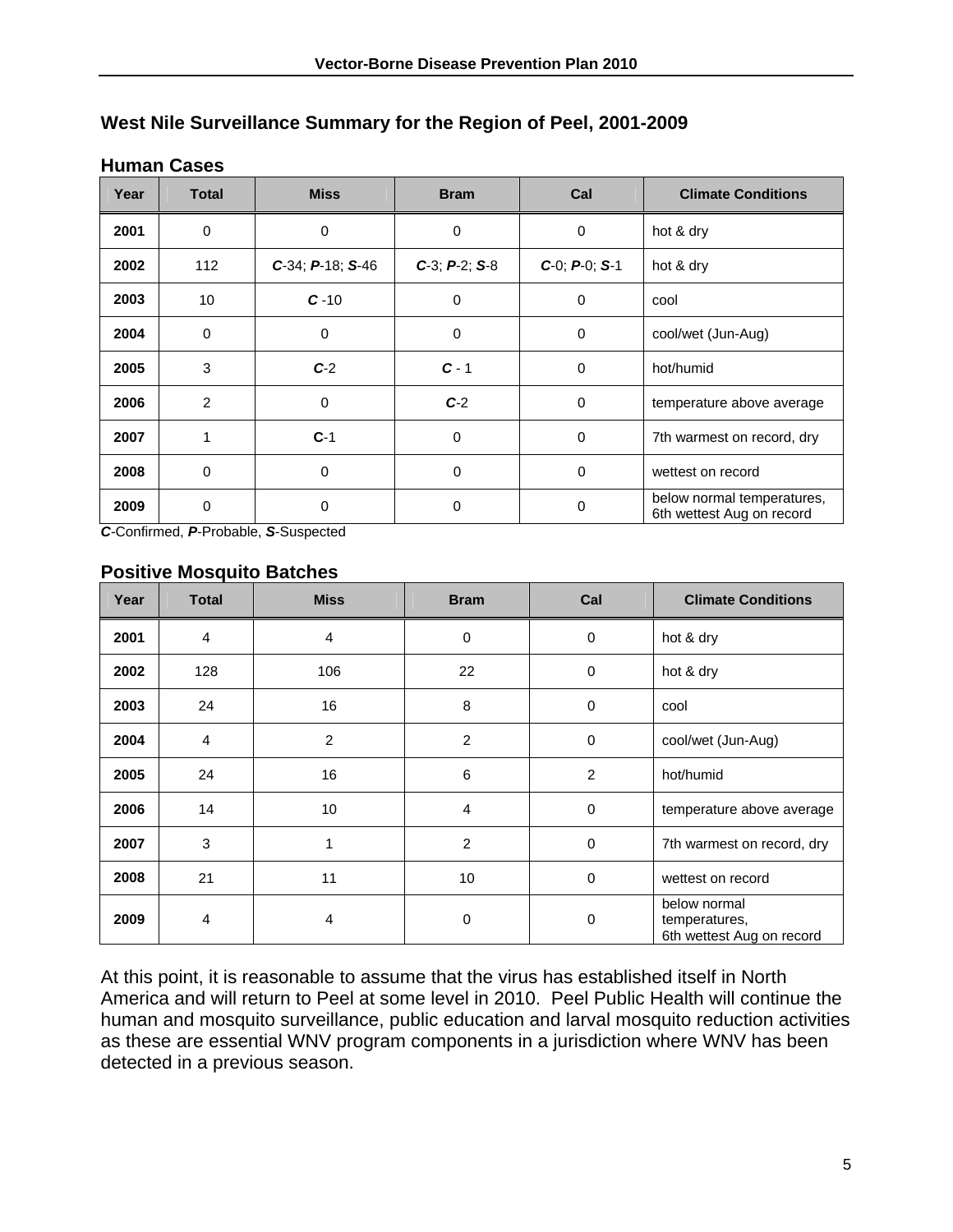#### Lyme Disease

Lyme disease was first recognized in the United States in 1975, following an outbreak of juvenile rheumatoid arthritis near the community of Lyme, Connecticut. The first reported case in Canada occurred in 1984.

Lyme disease is passed to humans through the bite of certain types of ticks that are infected with a bacterium called *Borrelia burgdorferi*. In Ontario, the disease is spread by the black-legged tick, sometimes called the deer tick. There are areas in which the bacteria is endemic, meaning the disease is well established and present more or less continually in that region. The endemic areas in Ontario include the north shore of Lake Erie including the Long Point area, Rondeau Provincial Park, and Turkey Point as well as the St. Lawrence Islands National Park. It should be noted that ticks can be spread by birds, in particular songbirds that feed off the ground. Because these birds are migratory, there is the potential for new populations of the ticks to spread across the province. Therefore, one does not necessarily have to be in an endemic or high-risk area to be at risk of encountering ticks and the disease.

In 2009, Peel Public Health implemented an active tick surveillance pilot project. Active surveillance involves collecting ticks in their natural habitat for identification and testing. In August, Peel Public Health's Vector-Borne Disease team received a Conservation Areas Access Permit from the Credit Valley Conservation Authority (CVCA) to conduct active black-legged tick (deer tick) surveillance study on CVCA lands. Access was granted for this work between August 27, 2009 and October 3, 2009 in the Rattray Marsh and Meadowvale Conservation Areas. During this pilot project, Peel Public Health staff followed the Ministry of Health and Long-Term Care's Active Tick Surveillance Guidelines for Ontario. Sampling at the two sites did not yield any ticks. At this time; it does not appear that a black-legged tick population is established in the Meadowvale Conservation Area or the Rattray Marsh. These two habitats can be presently classified as non-endemic for black-legged ticks. However, both sites have the combination of environmental factors to allow new populations of black-legged ticks to become established. Migrating deer or birds could introduce ticks harbouring *B. burgdorferi* to these two sites at some point in the future.

Lyme disease is a reportable disease in Ontario. As a result, Peel Public Health staff investigates all potential cases of Lyme disease cases among residents in Peel. These cases are travel-related and to date there has not been a confirmed human case that was locally acquired in Peel. Below is the number of Peel residents that have contracted Lyme disease since 2001.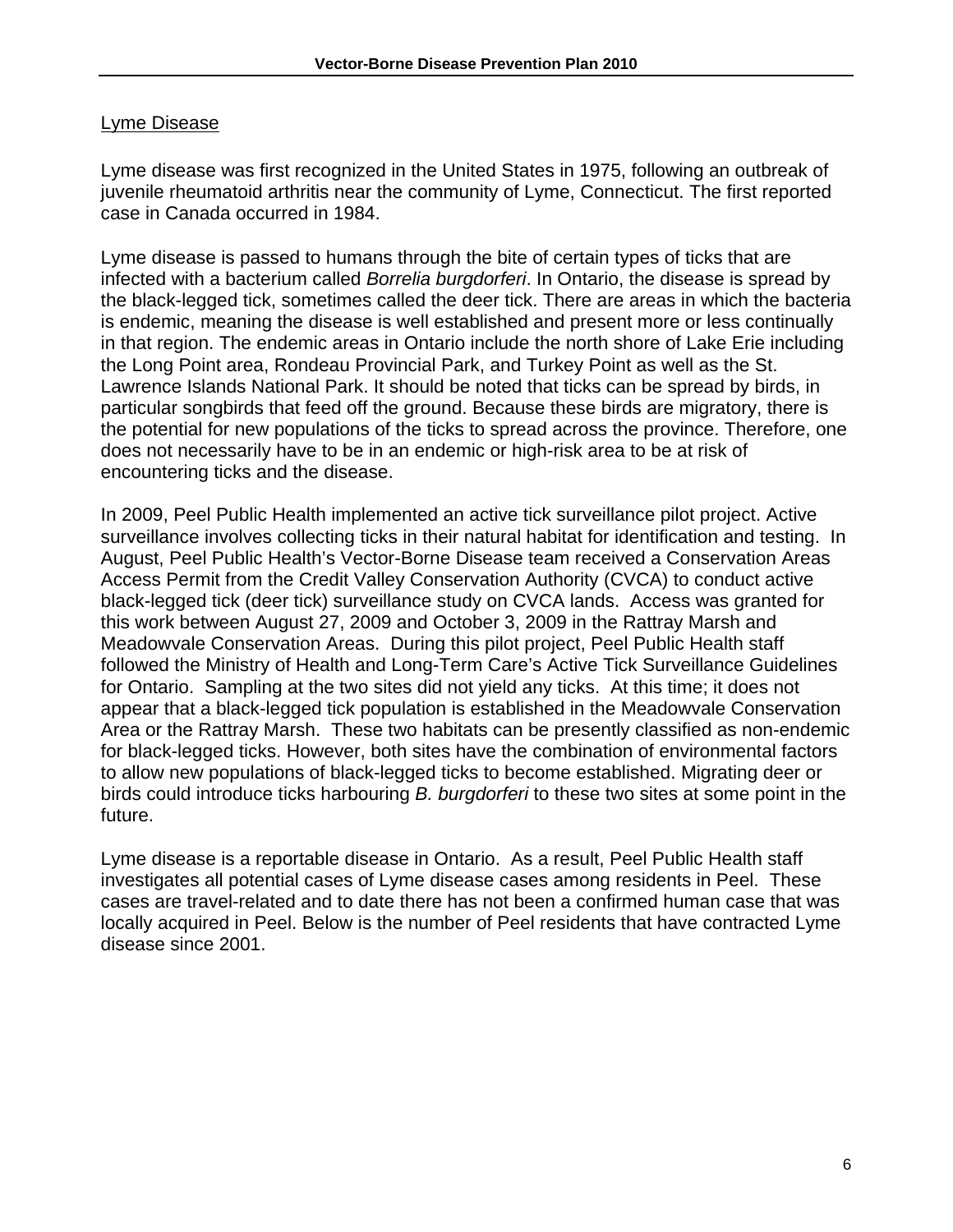| Year | Cases |
|------|-------|
| 2001 |       |
| 2002 | 2     |
| 2003 | 2     |
| 2004 | 3     |
| 2005 | 3     |
| 2006 | 8     |
| 2007 | 5     |
| 2008 | 18    |
| 2009 |       |

#### **Lyme Disease Cases in the Region of Peel, 2001 - 2009**

There are concerns that changes to the climate, such as warmer seasons, could lead to conditions that are favourable for the establishment of black-legged tick populations in many parts of the province. Therefore, Peel Public Health will continue to examine ticks submitted by Peel residents to identify sites where black-legged ticks are present and conduct active tick surveillance when warranted.

#### Eastern Equine Encephalitis (EEE)

Eastern equine encephalitis (EEE) was first recognized in the USA in 1831 when 75 horses died of an encephalitis illness in Massachusetts. In 1938, the first confirmed human cases were identified when thirty children died of encephalitis in north-eastern USA.

EEE is a rare but serious viral disease spread by mosquitoes that can affect people and horses. The mortality rate in humans from EEE is approximately one-third, making it one of the most deadly mosquito-borne diseases in North America. In addition, approximately half of those persons who survive EEE will have mild to severe permanent neurological damage. The disease can be prevented in horses with the use of vaccinations but a human EEE vaccine will not be available in the foreseeable future.

In Ontario, outbreaks of EEE have occurred sporadically among horses, but no human cases have ever been confirmed. The lack of verified human cases of EEE in Ontario is not entirely understood, since human cases have repeatedly been confirmed in several states bordering the province. In 2009, two horse cases were reported in the province. The first incidence of the virus being found in Ontario mosquitoes occurred in September when mosquito pools in Wahta Mohawk Territory tested positive. This First Nations community is located in the Muskoka region near Bala.

Many species of mosquitoes can become infected with EEE virus. However, the most important mosquito species in maintaining the bird-mosquito transmission cycle is *Culiseta melanura*, whose preferred habitat is freshwater hardwood swamps. Adult mosquito surveillance conducted over the last several years has found this species is present in Peel but in very low number. No *Culiseta melanura* were collected in Peel traps in 2009; if any adults were found, our service provider was to conduct testing for the EEE virus.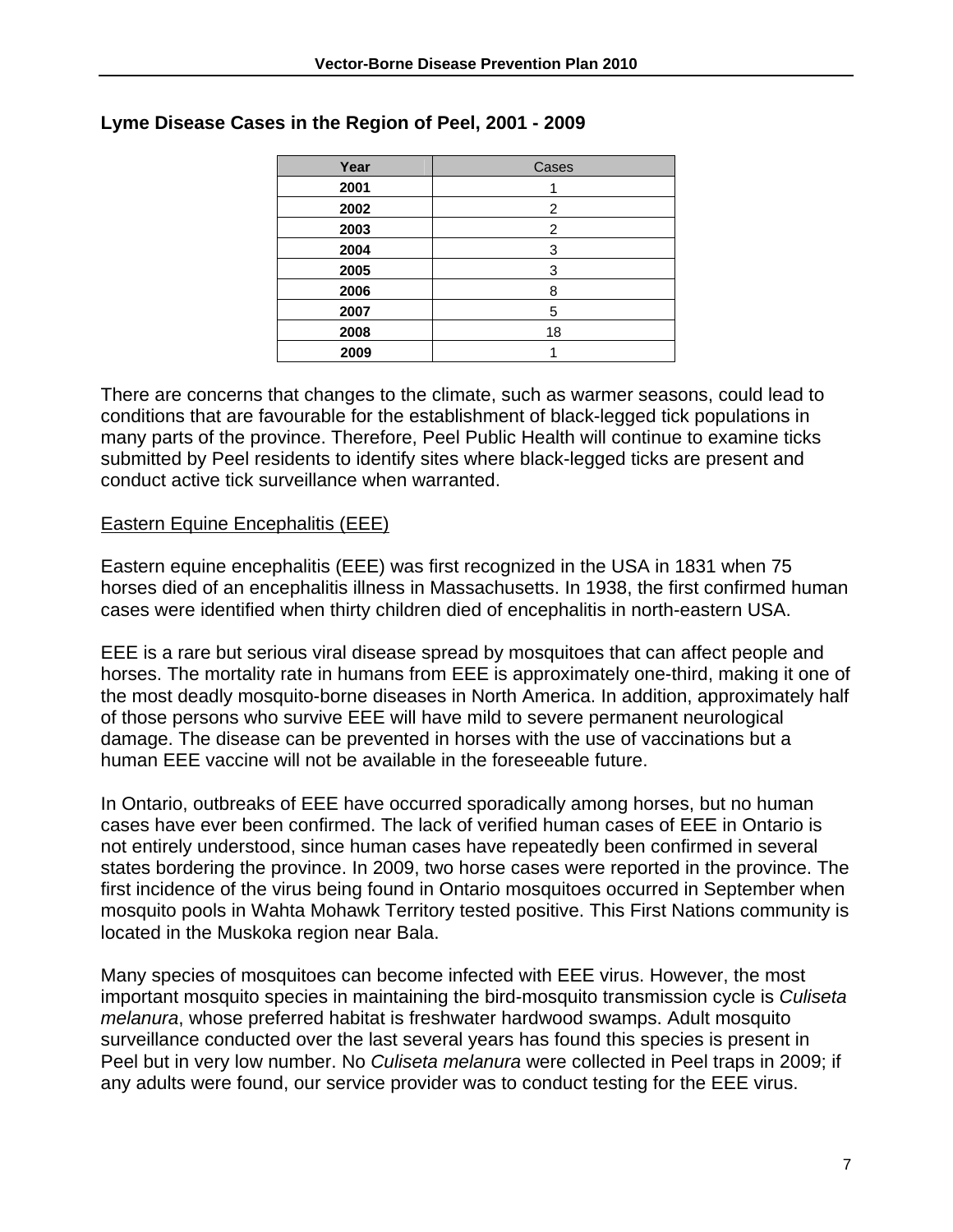In 2010, Peel Public Health will continue to monitor the prevalence and distribution of *Culiseta melanura*. Any *Culiseta melanura* captured will undergo testing for the EEE virus. Consistent routine testing over a period of years will provide data upon which to revise and refine Peel's EEE monitoring program.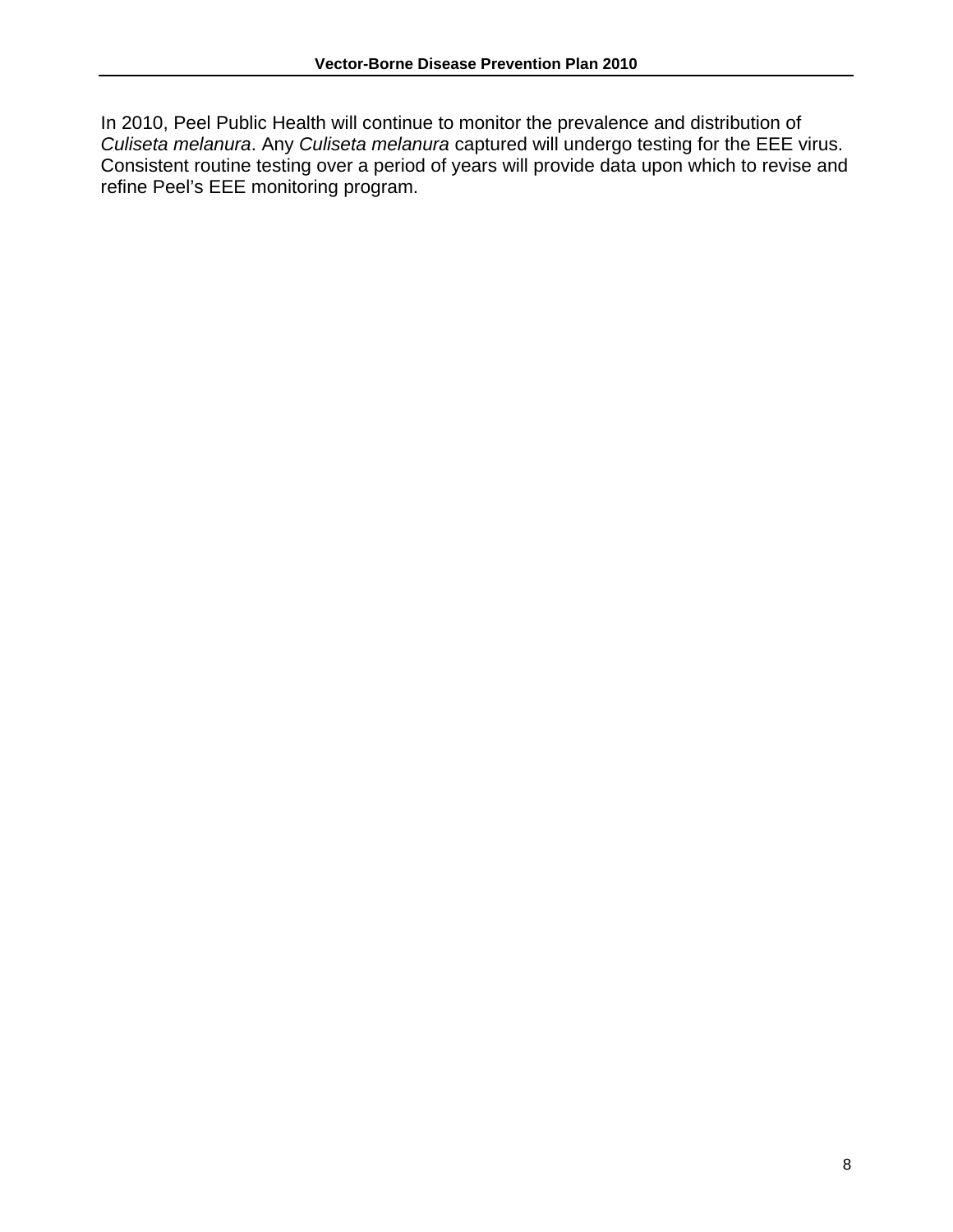# **West Nile Virus Plan 2010**

# **Public Education and Community Outreach**

# **Objectives:**

- To inform Peel residents about WNV and the measures that they can take to prevent human illness including mosquito breeding site reduction and mosquito personal protective measures.
- To provide clear, accurate and timely communication about the status of WNV in Peel to all target groups.

# **Background:**

In 2001, Peel Public Health introduced its first WNV public education campaign – Put Mosquitoes Out of Touch. The campaign informed Peel residents about WNV and emphasized personal protection against mosquito bites and habitat reduction. The tactics included a mail-out to over 300,000 households, the development of an information package for public distribution at targeted locations, development of a dedicated WNV website (www.peel-bugbite.ca) and advertisements in local newspapers. The successive campaigns in 2002 and 2003 were built on this original initiative and each year materials and tactics were reviewed, revised and enhanced.

In 2004, Peel Public Health and Communication Services developed a strategy and messages to complement the provincial WNV campaign. The objectives of the communication activities in 2004 included: continued education of residents about WNV, the need to report dead crows and blue jays, the importance of mosquito reduction through the removal of sources of stagnant water on their property and the use of personal protection measures.

The 2005-2007 WNV public education campaigns in Peel included a mail-out to over 350,000 households in Peel, advertisements in local papers, and distribution of educational materials to the area municipalities, Region of Peel staff and multicultural groups.

Mail-outs to households were not included in the 2008 or 2009 public education campaigns. The 2008-2009 campaigns focused on advertisements in local papers, the WNV website, displays at community events and the distribution of materials to the area municipalities, high risk and multicultural groups. In 2009, messaging also included information related to the suspension of the dead bird surveillance program.

Public education in 2010 will be similar to 2009. Peel Public Health will continue raising public awareness of WNV through the media, the newly updated Vector-Borne Disease (VBD) website (www.peel-bugbite.ca), community outreach activities and advertising in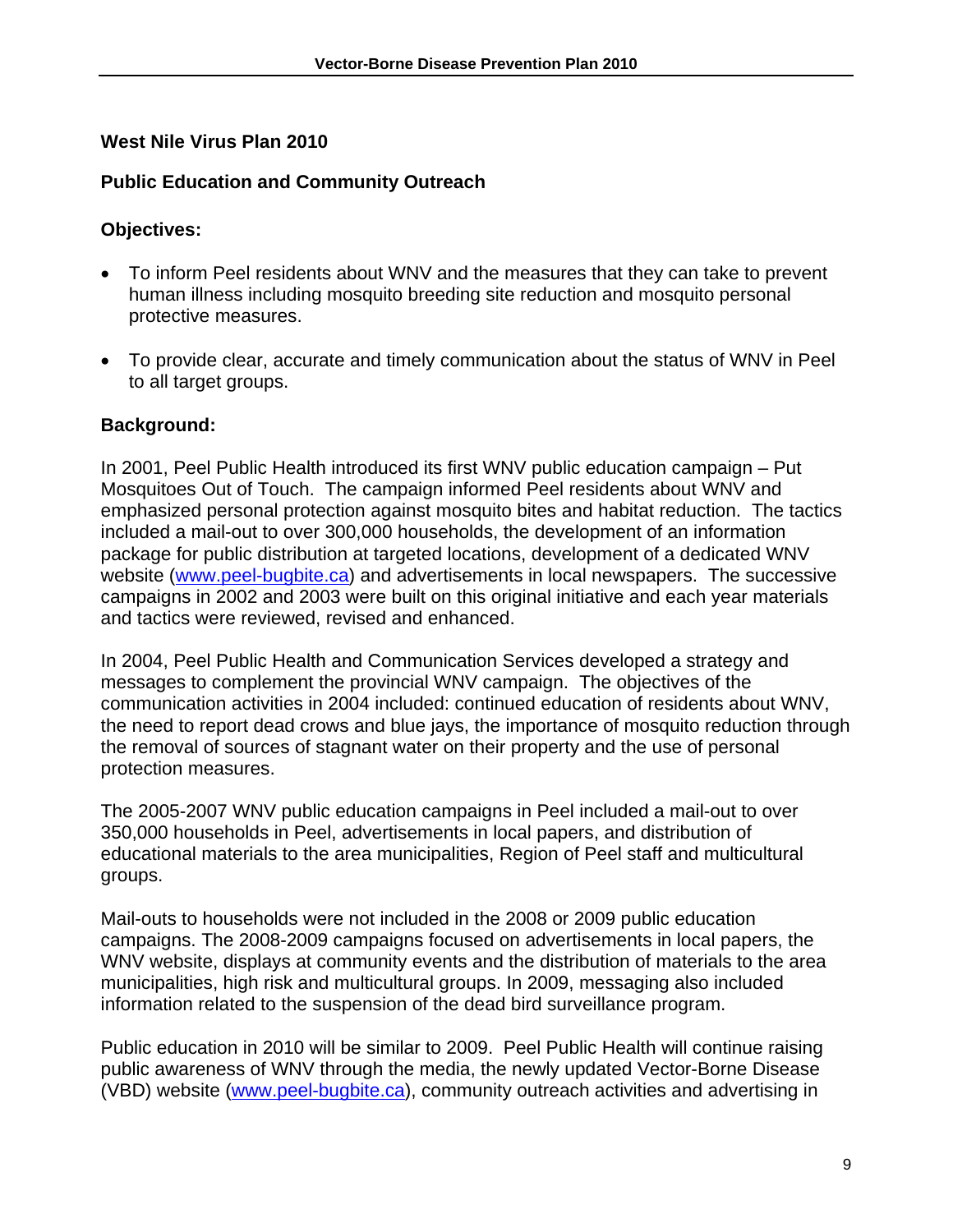local publications. The distribution of a WNV mail-out to households is not planned for 2010; however, the mail-out will be considered if surveillance activities identify high levels of WNV activity in the Region of Peel in 2010.

# **Target groups:**

- Peel residents
- Regional Councillors, local municipalities, neighbouring health units, conservation authorities, Regional staff
- Local media

- Presentations on the West Nile Virus program will be made at Regional and area municipal Councils, if requested. Additional presentations to the general public may be conducted if the risk of WNV infection increases.
- A generic WNV brochure will be distributed to the general public through community outreach activities.
- The WNV component of the website (www.peel-bugbite.ca) will have a link to the Public Health Agency of Canada travel medicine program website. This will provide WNV information to residents travelling outside of Canada.
- Other WNV educational and promotional materials (fact sheets, fridge magnets, washable tattoos) will be distributed in high-traffic areas in Peel. They will also be shared with the local municipalities and conservation authorities for their information and distribution. Most materials will also be available on the Region of Peel WNV website for downloading.
- Peel Public Health's 2010 Vector-Borne Disease Plan will be available on the WNV website as will several fact sheets on topics such as personal protection measures, reduction of mosquito breeding sites, larviciding, and many others. The website will be regularly updated with information on the status of WNV activity in Peel and with the catch basin larviciding schedule. An on-line stagnant water reporting form will continue to be available.
- Educational materials on WNV will be sent to the following groups: long-term care facilities, child care centres, garden centres, golf courses and horticultural societies.
- The WNV displays, in conjunction with other educational materials, will be used to educate the public about the issue. They will be set up and staffed by Peel Public Health employees in strategic locations such as Regional facilities, the Peel Children's Water Festival and other high-traffic events in Peel.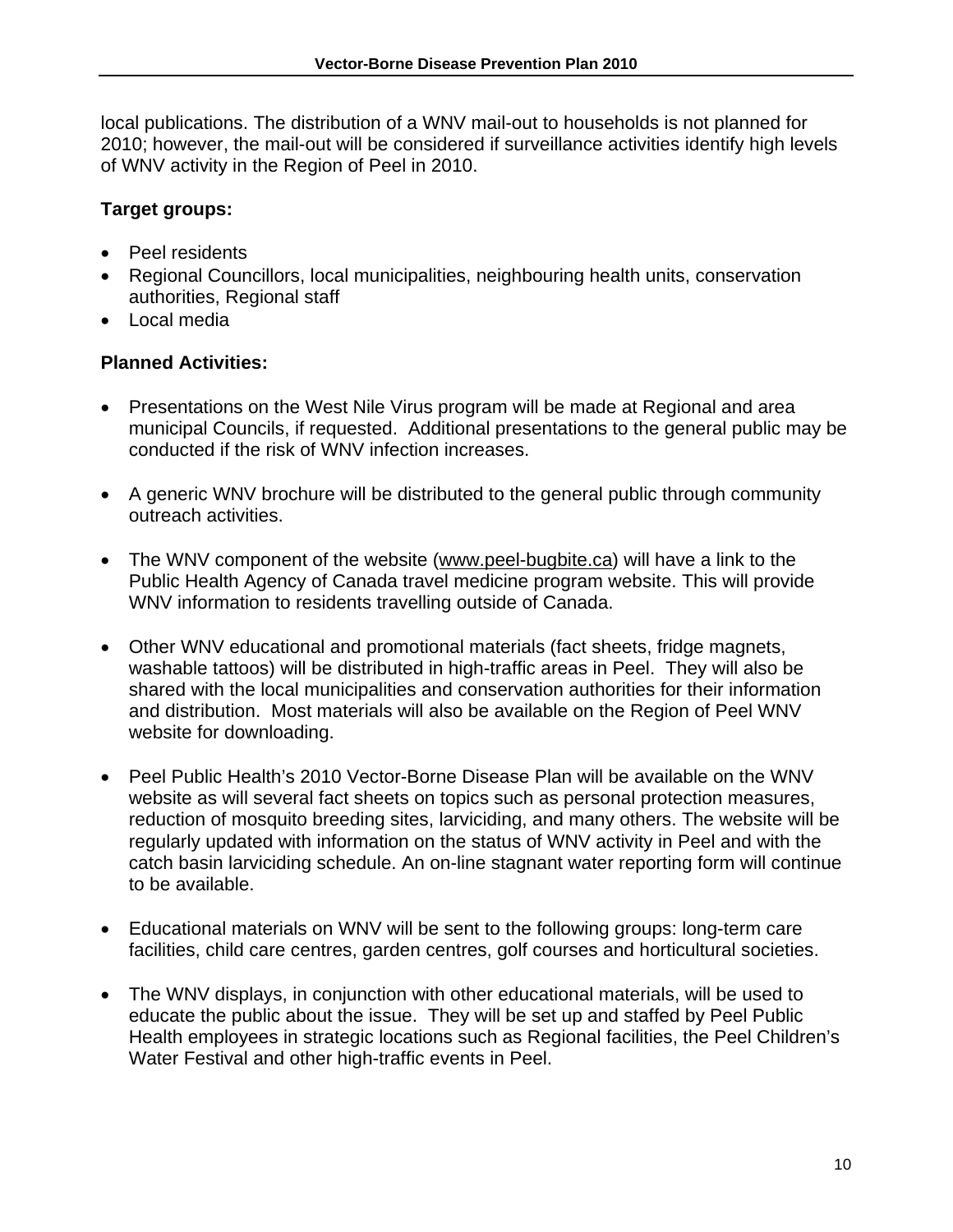- Ministry of the Environment regulatory requirements for public notification of the use of larvicides will be met through regular newspaper notices. In areas other than catch basins, a larviciding notice sign will be posted at the site.
- A series of advertisements with key WNV messages will be placed in local newspapers in Mississauga, Brampton and Caledon.
- Media relations activities will include news releases to the local media, interviews with the MOH and AMOH, if requested, and media briefings and/or news conferences, if required.
- Local health care providers will be notified about the status of WNV activity in Peel through a faxed Health Professionals Update. Early in the WNV season information on WNV signs and symptoms, laboratory diagnosis, treatment, patient counselling and human case reporting to Peel Public Health will be provided. Additional notification will be provided on the status of WNV should the situation progress or change.
- To assist partner agencies to respond to public inquiries with consistent information, a series of updated WNV Q & A fact sheets will be available for distribution to the offices of Regional and local Councillors, Regional call centres, Brampton, Caledon and Mississauga Animal Services, local municipalities, conservation authorities, hospitals, and other key stakeholders. Fact sheets will also be available on the Region of Peel VBD website.
- WNV weekly updates will be produced for Regional Councillors, local municipalities, neighbouring health units, conservation authorities, the media, and other stakeholders. The update will be widely distributed and will be posted on the Region of Peel VBD website.
- A contingency communication plan in the event of adulticiding has been developed. It includes tactics such as public meetings, advertising, direct mail, news conferences and briefings, media relations, news releases, website updates to inform the public about adulticiding treatment areas and schedules.
- Peel Public Health will also act as a resource to local occupational health and safety departments if they require assistance in drafting policies and educating employees regarding WNV. Additionally, Peel Public Health will share information about WNV and training with contracted vendors.
- Peel Public Health will hand deliver WNV educational materials to households in the vicinity of a positive mosquito batch or human case. Peel Public Health staff will also be available to conduct stagnant water surveys on residential properties in areas where WNV is detected.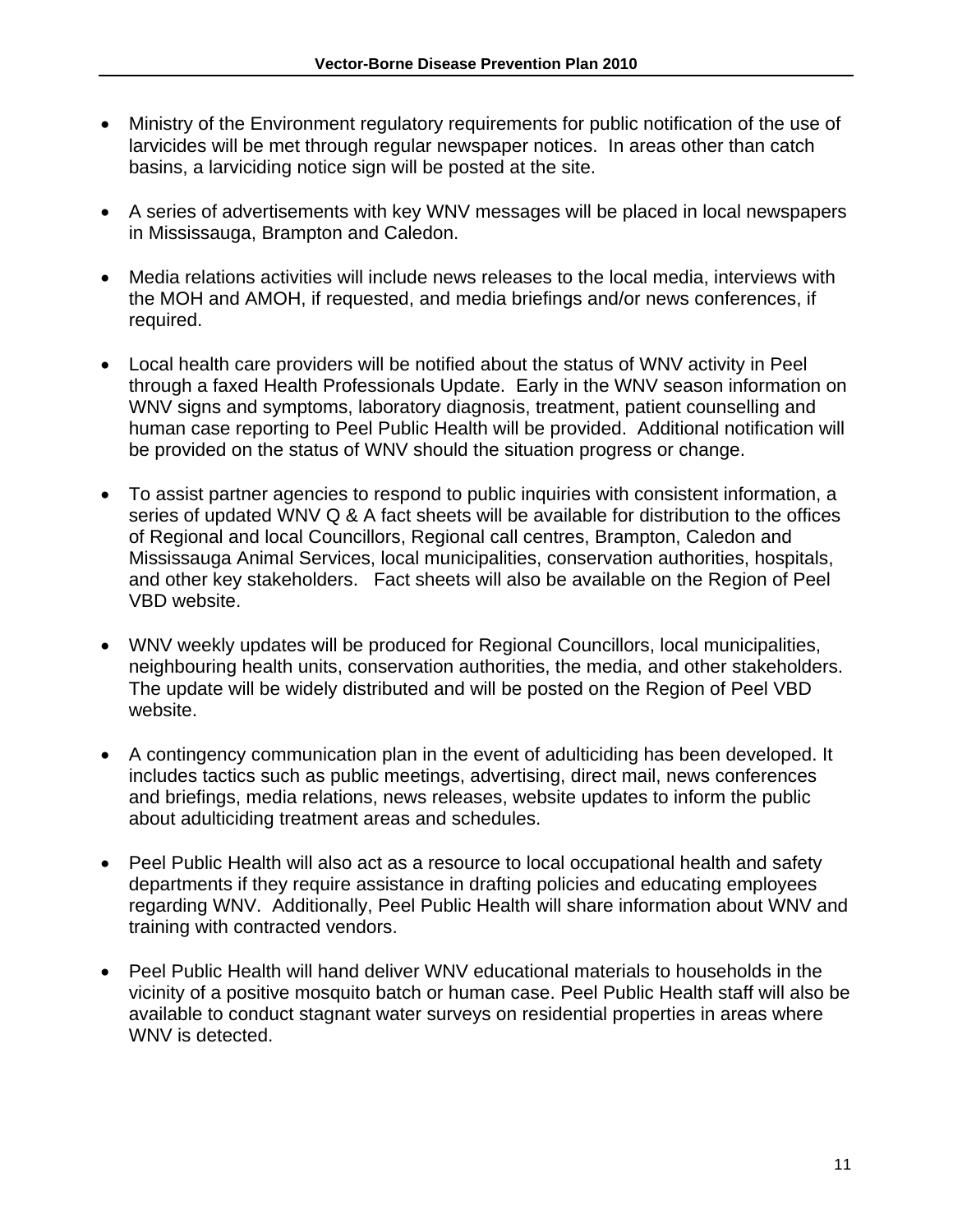## **Human Surveillance**

#### **Objective:**

• To monitor the incidence of WNV in Peel to determine the effectiveness of the Vector-Borne Prevention Plan.

## **Background:**

There have been human cases of WNV reported in Peel every year since 2002, with the exception of 2004, 2008 and 2009.

The results of all positive WNV blood tests done by the local hospitals in Peel are reported to Peel Public Health. All WNV blood samples drawn by Peel physicians are sent to the Central Public Health Laboratory in Toronto for testing and results from Peel residents are reported to Peel Public Health.

Peel Public Health staff will investigate all suspect, probable and confirmed WNV cases among residents in Peel. Standardized medical information including demographics, symptoms, risk factors (such as travel history or having received blood products) and test results are entered into the Ministry of Health and Long-Term Care's system called the integrated Public Health Information System (iPHIS). The cases will be mapped onto a Geographic Information System (GIS) according to postal code at a later date.

- In June, Peel Public Health will update physicians region-wide about the importance of immediately reporting all suspected cases of viral encephalitis and viral meningitis. The update will communicate information on how to submit appropriate laboratory samples to determine if the cause is a mosquito-borne virus.
- From June through October, regular WNV updates will be sent to all local hospitals and infectious disease specialists to maintain awareness of human surveillance for encephalitis and meningitis cases. Peel Public Health will communicate the criteria for reporting and submission of appropriate laboratory specimens for WNV testing.
- Beginning in July, Peel Public Health will start enhanced surveillance for WNV encephalitis and viral meningitis through local hospitals and physicians.
- Peel Public Health will ensure active hospital-based surveillance will be implemented when WNV activity is identified in the vector mosquito population.
- Peel Public Health staff will investigate all suspect, probable and confirmed cases of WNV.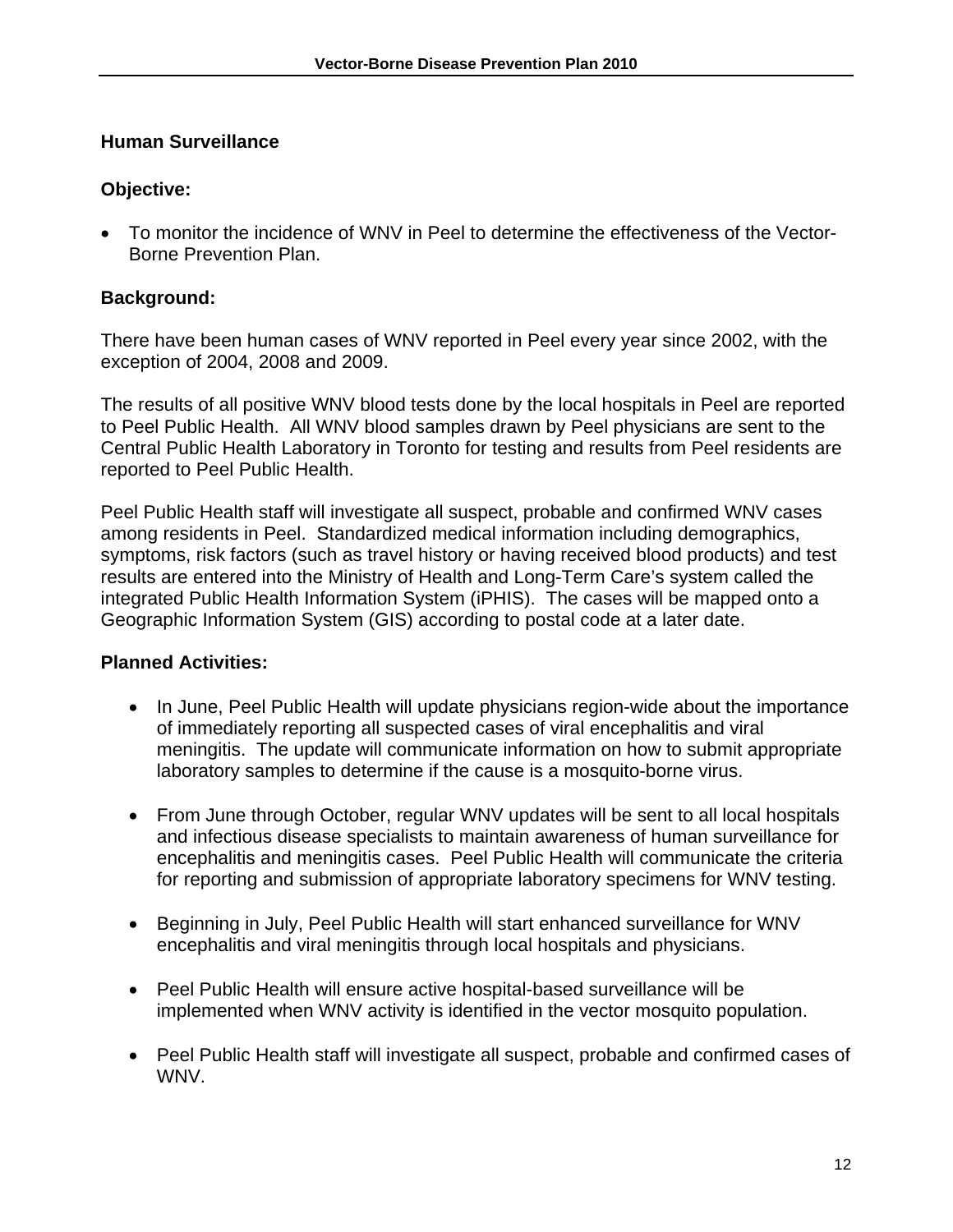- Peel Public Health will maintain a database and map all probable and confirmed cases of WNV.
- Peel Public Health will work closely with the MOHLTC to ensure that surveillance information is standardized and that personal medical information remains confidential.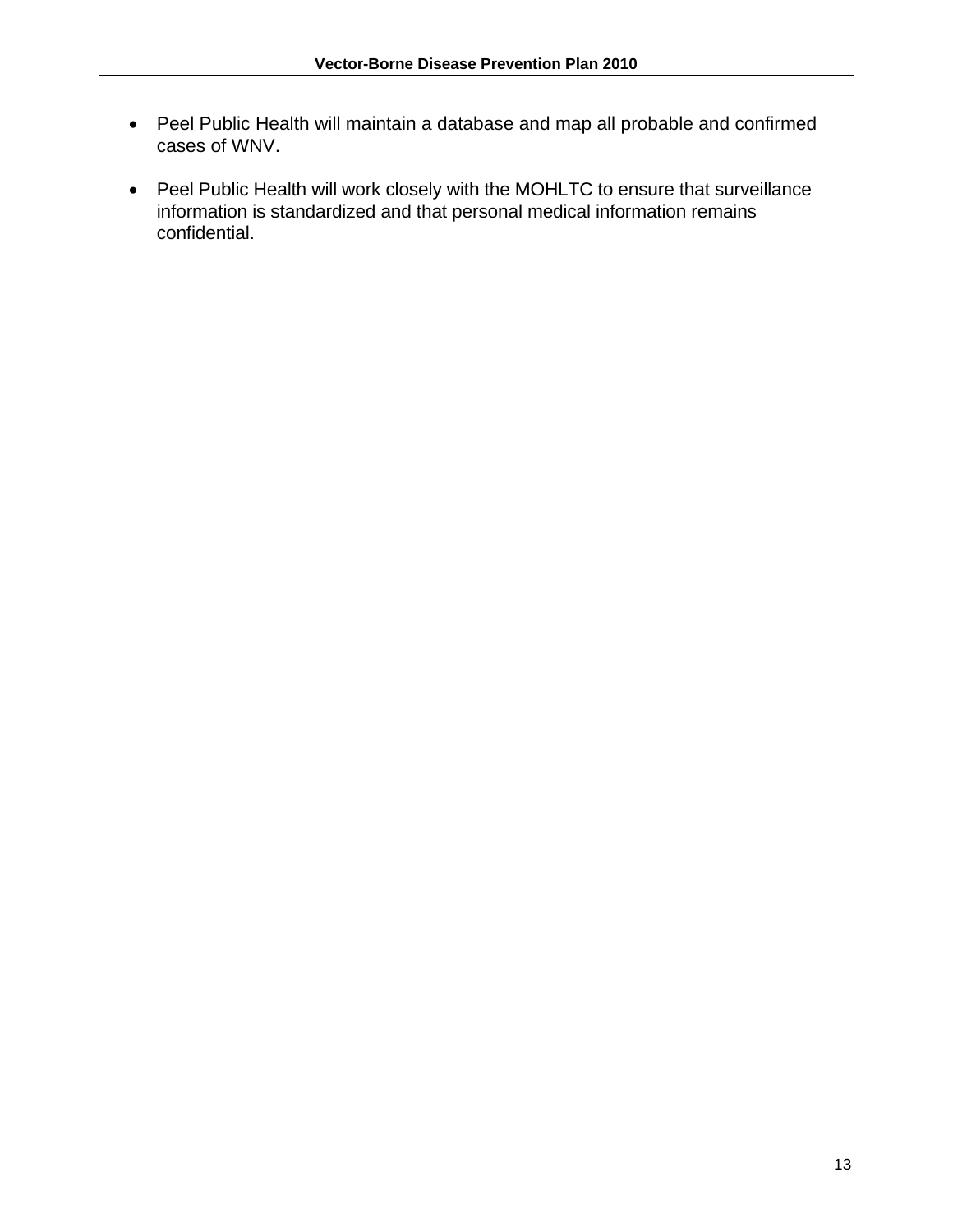# **Bird Surveillance**

As in 2009, Peel Public Health will not conduct dead bird surveillance and will rely on larval and adult mosquito surveillance to determine the human health risk of WNV in Peel. This is a result of the MOHLTC suspending funding for this program.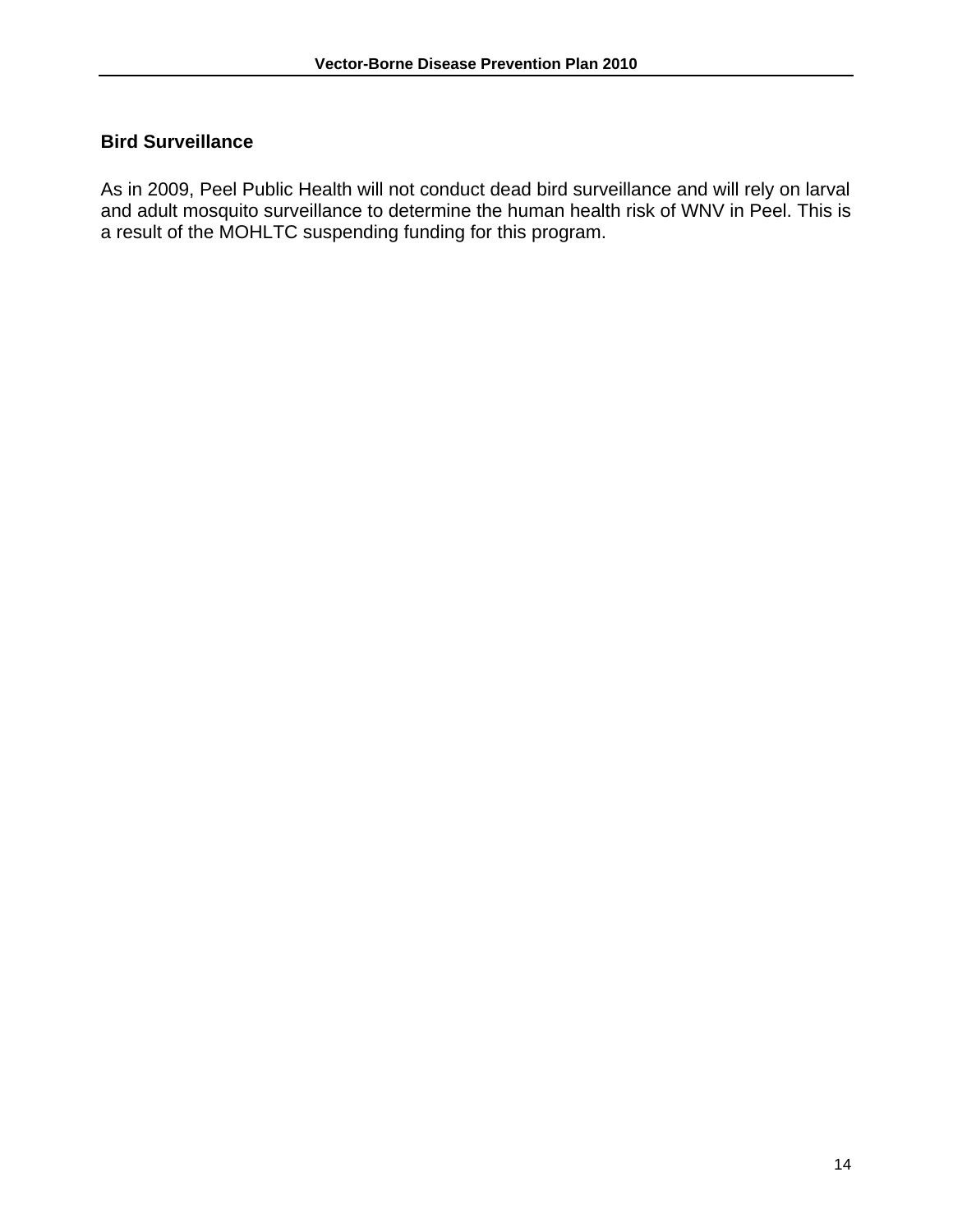# **Mosquito Surveillance**

# **Objective:**

• To monitor numbers, species and locations of adult and larval mosquito populations and to detect the presence of WNV.

# **Background:**

The purposes of adult mosquito surveillance programs are: to monitor mosquito populations associated with WNV; to determine the level of WNV activity among these species; and to use this information to make decisions regarding the risk of transmission to humans and the need to implement mosquito control plans.

Adult mosquitoes will be collected weekly from mosquito traps at 31 fixed locations throughout the Region of Peel from mid-June to late September. There are 17 permanent trapping sites in Mississauga, nine in Brampton and five in Caledon. Mosquitoes collected from the traps will be shipped to the mosquito laboratory service provider for counting, species identification and viral testing.

Seasonal field staff will survey a range of aquatic habitats for the presence of mosquitoes in the larval stage from early June to late September. Breeding sites will be located by referencing historical breeding site data collected in previous years, conducting field surveys and investigating stagnant water complaints. Larval surveillance will also involve the collection and identification of the larvae found at the breeding sites. This information will be used to determine mosquito species distribution, abundance and seasonal occurrence and will assist in guiding larviciding activities.

The risk of mosquito-borne disease depends on both the number of mosquitoes capable of transmitting the virus and the prevalence of the virus among these mosquitoes. Accurate and timely surveillance data on larval and adult mosquitoes will be important for guiding appropriate prevention and reduction activities.

- Peel Public Health will continue to work closely with other agencies to collect and map information on potential mosquito-breeding habitats.
- Peel Public Health will regularly inspect priority breeding sites and sites referred for assessment for the presence of larvae.
- Peel Public Health will record and assess all stagnant water complaints reported by the public. Peel Public Health will inspect and monitor the stagnant water reported on public property. Stagnant water reported on private property will continue to be referred to the municipal property standards by-law officers. Since 2004, a stagnant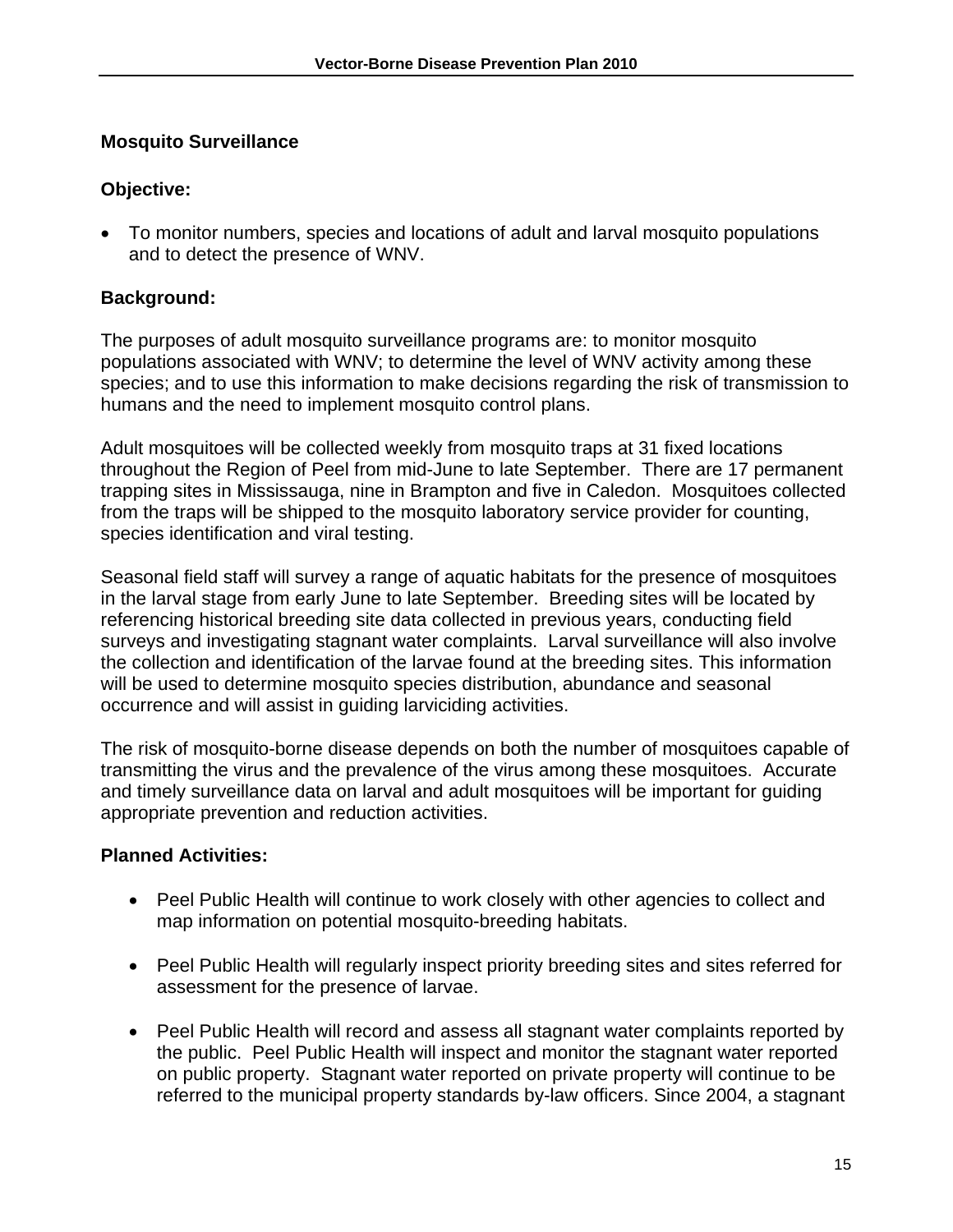water reporting form has been available on the Peel WNV website to allow the public to make on-line submissions. The on-line stagnant water reporting form will continue to be made available in 2010.

- From mid-June to late September, Peel Public Health will trap adult mosquitoes at 31 permanent sites throughout the three municipalities. Mosquitoes will be collected using CDC miniature light traps. The trapping season may be lengthened or shortened depending on the weather and the results of surveillance. Adult mosquitoes will be counted by species and tested for WNV by the mosquito laboratory service provider.
- Peel Public Health will continue to monitor the prevalence and distribution of invasive mosquito species such as *Ochlerotatus japonicus* and *Stegomyia albopictus* (Asian tiger mosquito). These two mosquito species are of concern as they are competent WNV vectors.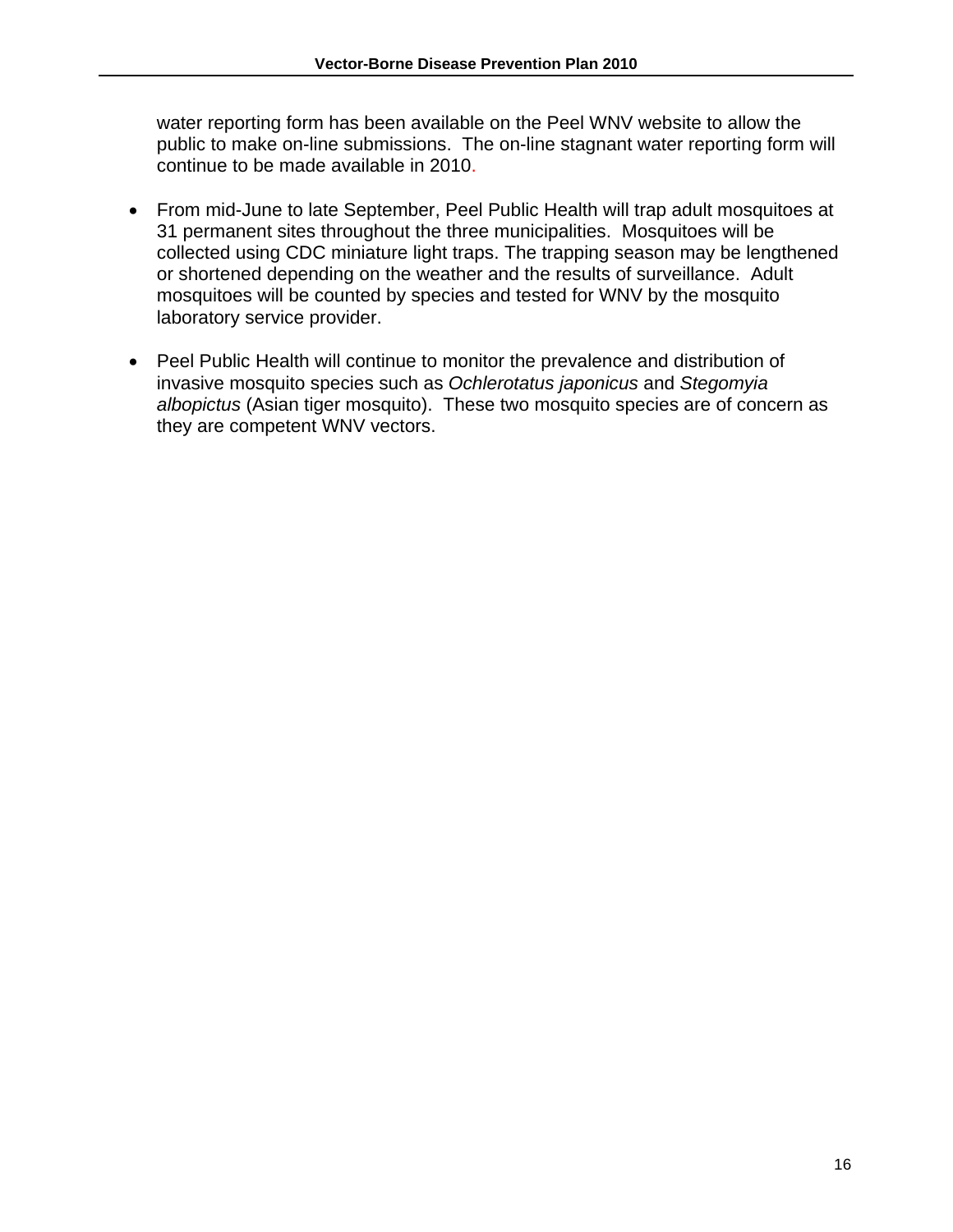# **Pesticide Effects Surveillance**

## **Objective:**

• To identify any unplanned impacts of pesticides used in mosquito control on human or ecosystem health.

# **Background:**

In 2010, selective larviciding to reduce WNV vector mosquito numbers will continue. Results from the Ministry of the Environment pesticide surveillance studies that have been conducted in previous years have not indicated any environmental or health concerns associated with the use of larvicides. It is not expected that larviciding carried out as planned will have any adverse impact on human health, or any significant adverse impact on the environment. Peel Public Health will continue to work with other agencies to ensure our larviciding program does not negatively impact the ecosystem. Peel Public Health will also continue to use larvicide products that have been identified as having the least environmental impact. A contingency plan for adult mosquito reduction will include a plan for spraying of chemical pesticides if required to protect public health. All possible measures will be taken to prevent any adverse impacts of adulticiding on human health.

- Peel Public Health will work with other municipalities, conservation authorities and the Ontario Ministry of the Environment to evaluate the impact of pesticide application on the environment, and target and non-target species.
- Peel Public Health will collaborate with hospital emergency rooms and physicians to carry out surveillance for illness potentially associated with pesticide exposure.
- The Environmental Health Customer Contact Centre will track calls related to concerns attributed to pesticides.
- Peel Public Health will conduct field inspections to verify the service provider contracted to conduct larviciding in Peel is applying the larvicides in accordance with Ministry of Environment regulations.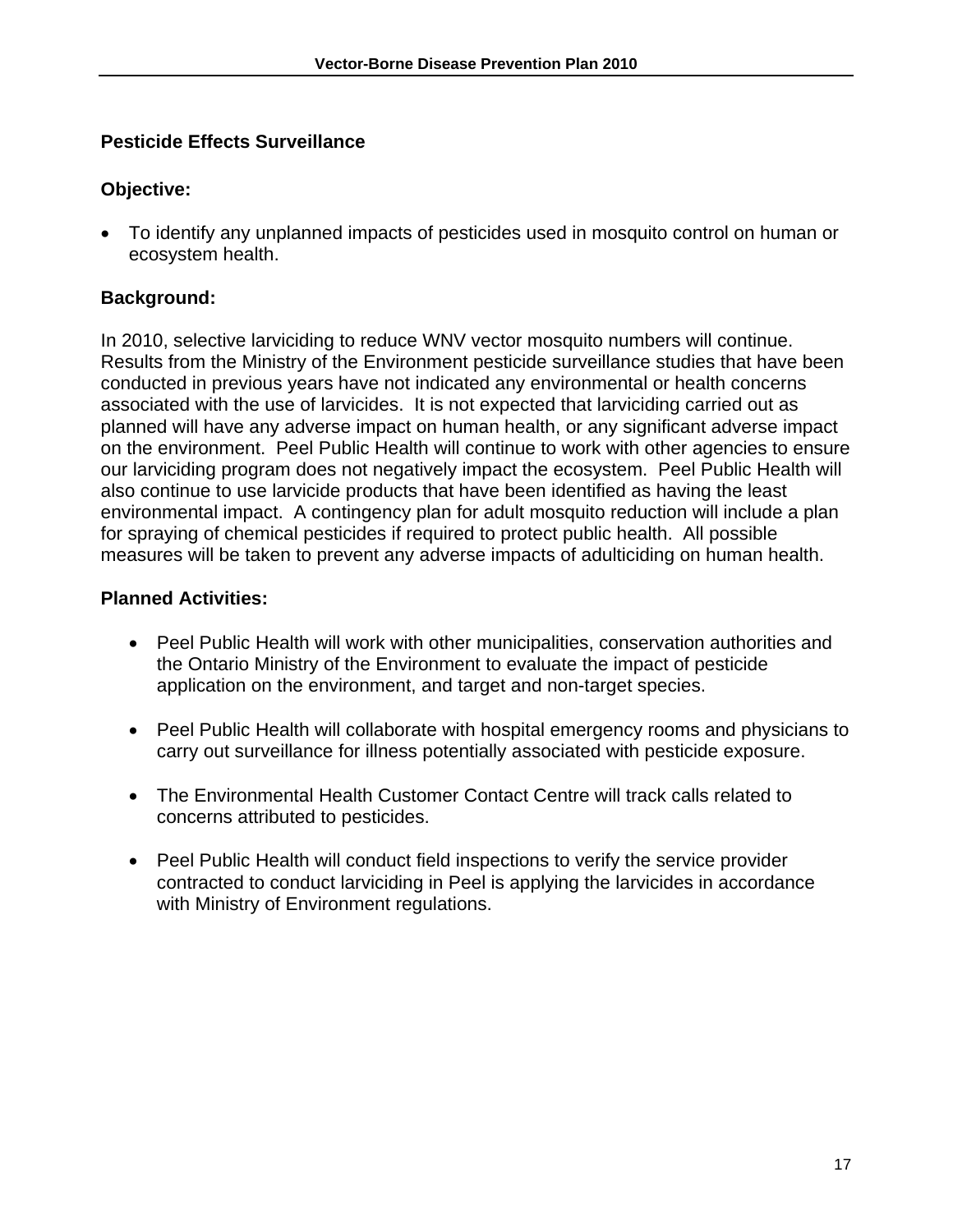# **Larval Mosquito Reduction**

## **Objective:**

• To reduce the abundance of adult mosquitoes of the *Culex* species through the use of Integrated Mosquito Management (IMM) practices.

# **Background:**

All mosquitoes begin their life in water. This offers an opportunity to reduce the number of mosquitoes in an efficient way before the adult mosquitoes emerge and become widely dispersed.

Although approximately 40 species of mosquitoes are found in Peel, only a few are important in the transmission of WNV. *Culex pipiens* and *Culex restuans* are the most important mosquito species in the transmission of WNV. They are two of the most common mosquitoes found in urban and suburban areas. They breed quickly and use standing or slow-moving water containing decaying organic materials to lay their eggs. Prime breeding sites include roadside catch basins, ditches, discarded tires left outdoors, poorly maintained swimming and wading pools, clogged rain gutters and eavestroughs, containers left outdoors to collect water, and other collections of stagnant water that last for a week or more. Catch basins are an especially important environment since the majority of catch basins inspected in Peel have been found to contain mosquito larvae. This is supported by findings in other nearby jurisdictions.

Breeding of these mosquitoes can be prevented by either eliminating stagnant water (source reduction), changing the environment to be less hospitable for mosquito breeding, or treating the water with larvicide to prevent mosquitoes from developing. Habitat modification can include changing the physical environment such as improving drainage or introducing predators. An Integrated Mosquito Management approach makes use of a range of larval control strategies as appropriate to the situation.

Where *Culex* mosquito breeding cannot be effectively reduced by other means, larvicides will be employed. The larvicides that will be used in the Region of Peel are *Bacillus sphaericus* (Bs), *Bacillus thuringiensis* var. *israelensis* (Bti) and methoprene (Altosid®).

Methoprene is a synthetic insect growth regulator which interferes with the development of mosquito larvae into adults. It has been widely used over a period of many years, and its effectiveness and environmental impact have been extensively studied and documented. It has been investigated and approved by the federal Pest Management Regulatory Agency for mosquito larviciding in Canada. Methoprene has very little non-target species toxicity, and poses no risk to the health of mammals, including humans. It degrades rapidly in water, particularly in the presence of sunlight. Methoprene has a number of features which makes it the preferred larvicide for catch basins. It is highly effective against the mosquitoes found in catch basins (*Culex pipiens* and *Culex restuans*) and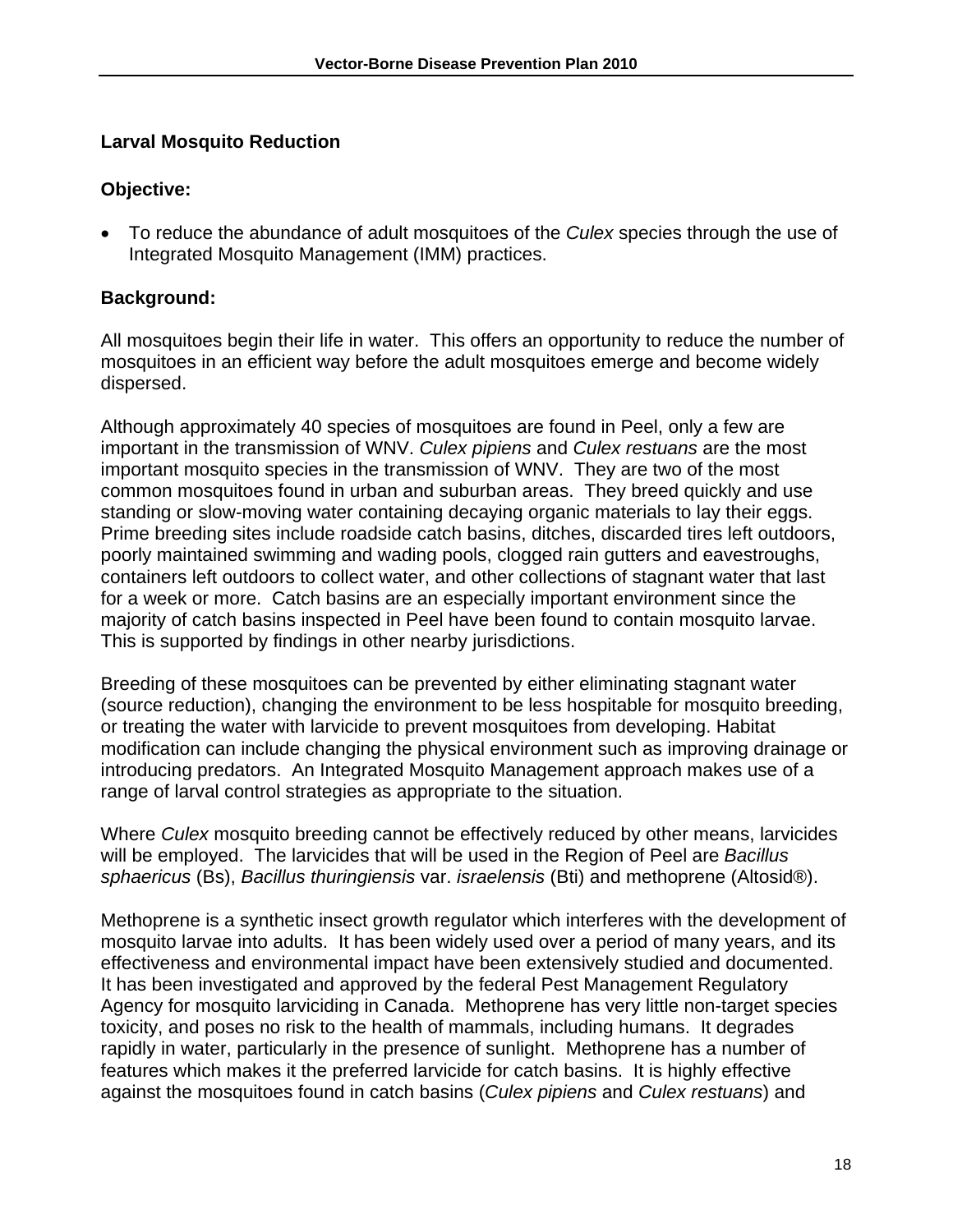works well in water high in organic material. Sustained release formulations are available so that the application in catch basins will only be necessary every three weeks.

Bti is a biological pesticide which kills mosquito larvae before they develop into adults. Like methoprene, Bti has been extensively used, studied and regulated. It is more selective for mosquito larvae than methoprene, and so has less impact on other insect species. However, this larvicide is not very effective in water bodies with high levels of organic matter, particularly in catch basins. Bti will be used in surface water breeding sites where impacts on species other than mosquitoes are more of a concern.

Another biological larvicide that is approved by the Pest Management Regulatory Agency to control mosquito larvae in Canada is *Bacillus sphaericus* (Bs). The Ministry of Environment permits the use of this larvicide in both catch basins and surface water breeding sites. The active ingredients in *Bacillus sphaericus* and *Bti* are naturally occurring soil bacteria. Both products have a similar mode of action; larvae ingest the larvicide, consisting of *Bti* or *Bs* spores and the bacteria damage the gut of the mosquito larvae, causing the larvae to starve to death. *Bacillus sphaericus* provides mosquito control over a period of time, while *Bti*, although fast acting, does will not provide extended control. *Bacillus sphaericus*, unlike *Bti*, is effective in controlling mosquito larvae in high organic environments like catch basins. *Bacillus sphaericus* has been used in Peel to treat catch basins that drain directly into sensitive sites as well as some selected surface water sites since 2005. *Bacillus sphaericus* will continue to be used for these purposes in 2010.

To ensure a coordinated approach when investigating stagnant water complaints Peel Public Health will continue to work closely with staff from the local municipalities. The Region of Peel Mosquito Control Task Force which includes staff from the Region of Peel, local area municipalities and conservation authorities, has developed standard practises and procedures to formalize complaint investigations. Sites located on public property will be investigated by the Region of Peel Vector-Borne Disease team. Stagnant water issues on private property will be addressed by the local by-law enforcement staff under the existing municipal property standard by-laws. In circumstances in which the private property owner does not comply with the municipal by-law orders, Peel Public Health will investigate and if warranted issue a notice or order under public health legislation.

The Task Force has endorsed Integrated Mosquito Management as a guiding principle for the control of mosquitoes in Peel. Based on the importance of *Culex pipiens* and *Culex restuans* in transmission of WNV, the Region of Peel Mosquito Control Task Force has identified the following habitats in Peel (in order of priority from highest to lowest in the accompanying table) and recommended control strategies: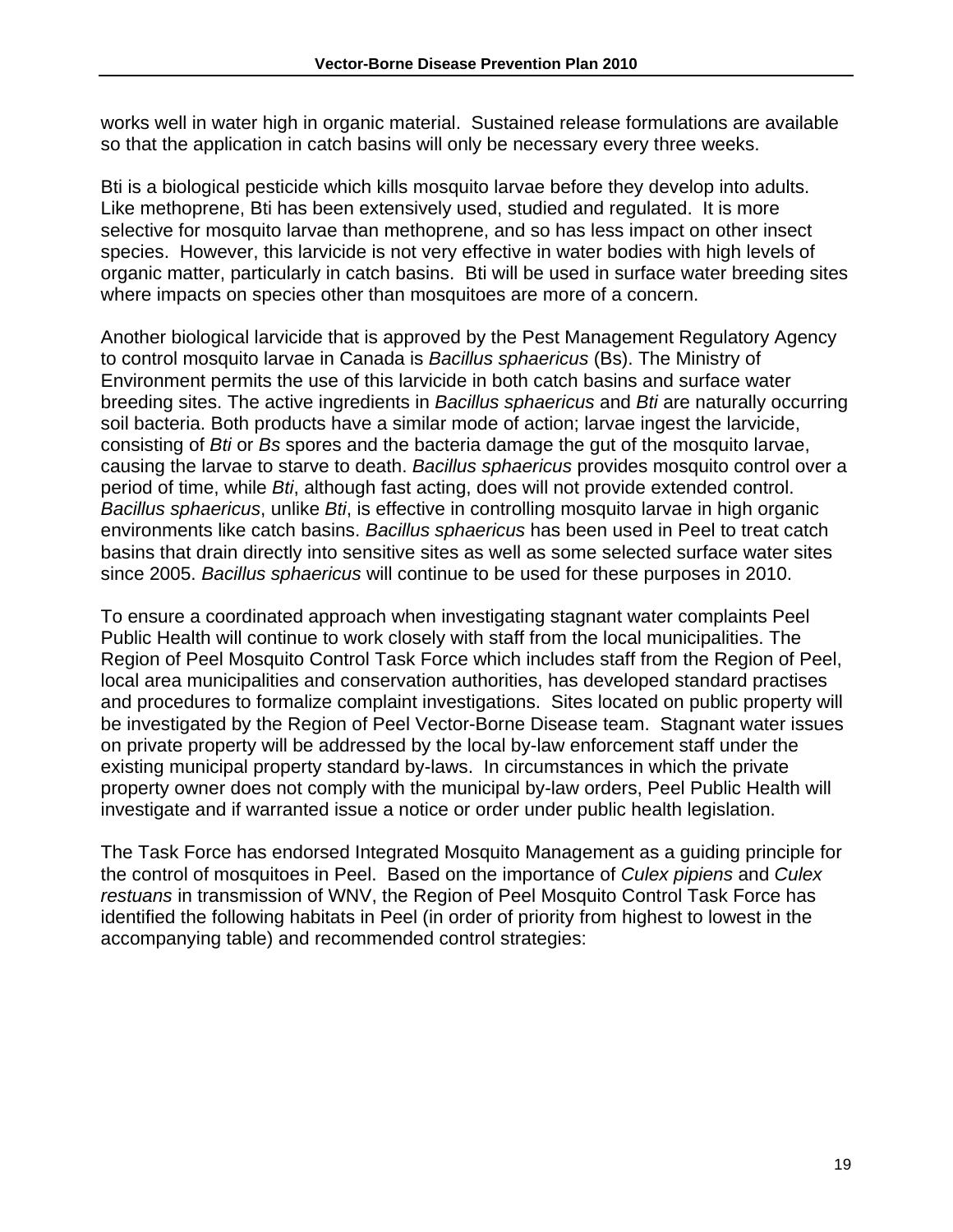| <b>Habitat</b>                                                             | <b>Recommended Control Strategy</b>                                                                                                                                                                                                          |
|----------------------------------------------------------------------------|----------------------------------------------------------------------------------------------------------------------------------------------------------------------------------------------------------------------------------------------|
| Roadside catch basins in urban and<br>suburban areas                       | Larvicide with methoprene – use Bacillus<br>sphaericus for those that drain directly into<br>environmentally sensitive areas                                                                                                                 |
| Artificial containers on public property                                   | Emphasize to municipal staff and volunteers<br>the importance of removing artificial<br>containers capable of promoting mosquito<br>breeding                                                                                                 |
| Artificial containers on private<br>property                               | Educational campaign for small breeding<br>sites. Education, enforcement of existing<br>property standards or public health legislation<br>if necessary for significant breeding sites on<br>residential or commercial/industrial properties |
| Roadside ditches                                                           | Site by site assessment - physical alteration<br>if feasible or larvicide if significant mosquito<br>breeding site                                                                                                                           |
| Storm water management ponds                                               | Site by site assessment, with habitat<br>modification or larviciding if significant<br>breeding site                                                                                                                                         |
| Natural areas<br>Swamps and marshes<br>$\bullet$<br>Creeks and floodplains | Site by site assessment, with improvement of<br>natural controls. Bti or Bacillus sphaericus will<br>be considered if mosquito breeding is<br>significant and not controlled by other means                                                  |

# **Roadside Catch Basins**

Roadside catch basins are the major habitat in urban and suburban areas for *Culex pipiens* and *Culex restuans*, the main vectors of WNV. While each catch basin is small in and of itself, collectively they represent a large area of mosquito breeding habitat, free of natural predators.

To mitigate WNV, Peel Public Health will hire a licensed pesticide applicator to treat approximately 90,000 catch basins (roadside storm drains) using the larvicide methoprene with the cooperation of other departments in the Region of Peel, the City of Brampton, the City of Mississauga and the Town of Caledon. Treatment of catch basins is a core part of WNV reduction programs in southern Ontario. Since catch basins are designed to hold water and do so for long periods of time, the only option for reducing mosquito numbers in a large number of catch basins is to larvicide. Methoprene is the recommended agent due to its effectiveness against mosquitoes, low anticipated effects on non-target organisms and the availability of formulations that provide sustained control for at least three weeks. Catch basins which drain directly into environmentally sensitive areas such as the Rattray Marsh, Cawthra Park or the Heart Lake wetland complex will be treated with the biological larvicide *Bacillus sphaericus* (Vectolex). Alternatives such as flushing with water or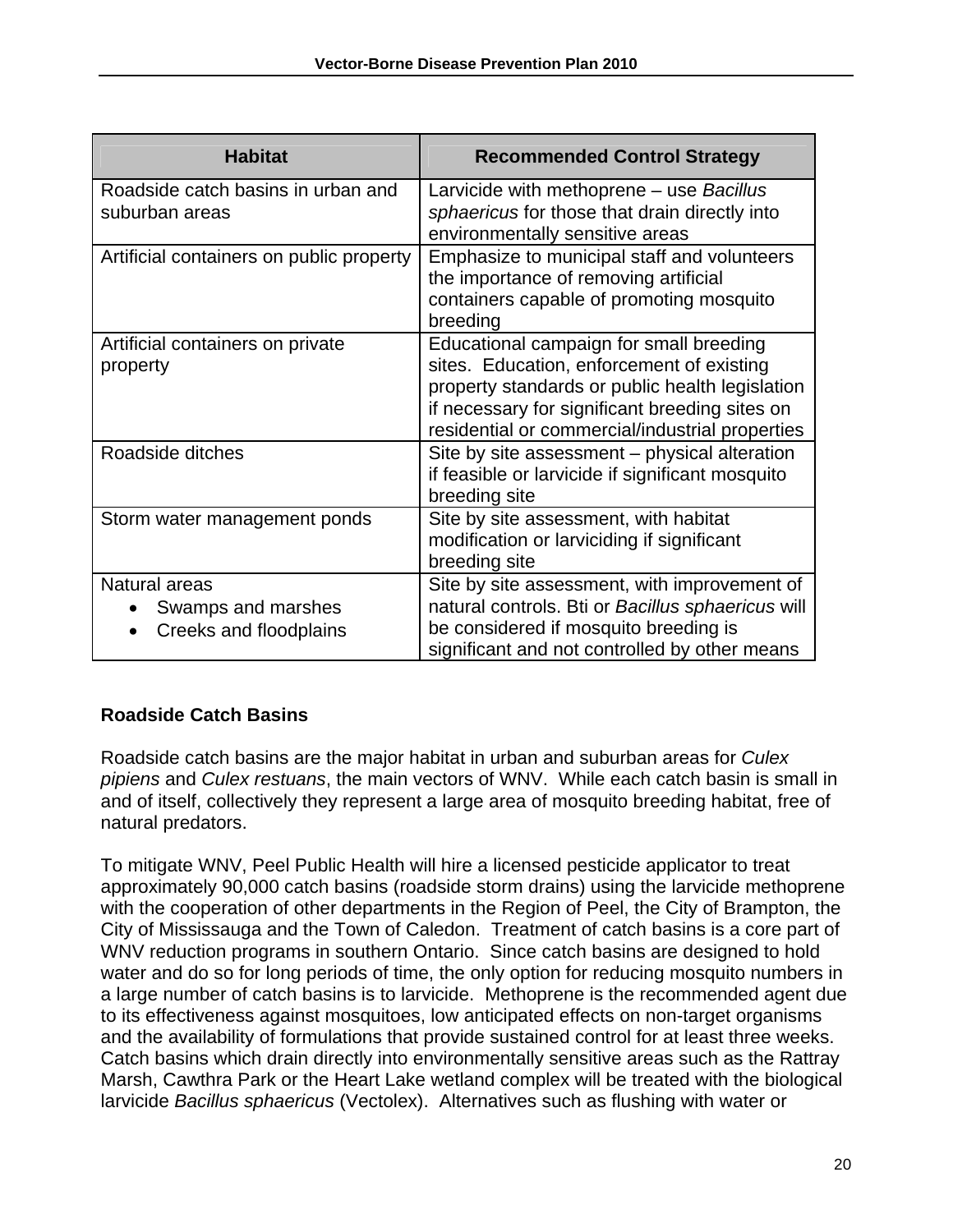vacuuming catch basins have been found to be ineffective tools for control as larvae are found within a matter of days after a vacuuming or flushing.

Peel Public Health will ensure the catch basin larviciding program is in compliance with Ministry of the Environment regulations and guidelines.

As was done in previous years, the Medical Officer of Health will issue an Order to each local municipality directing them to assist in and facilitate the application of larvicides to catch basins.

# **Artificial Containers**

Artificial containers such as tires, buckets, and unused swimming pools collect rainwater. Besides other sanitation concerns, they are ideal breeding sites for certain mosquito species due to the lack of predators. They may be especially productive when located in a heavily vegetated area. On public lands, there are already programs for waste removal and some volunteer programs exist to clean up parks and ravines. Reorientation of these efforts to emphasize removal of garbage that promotes mosquito breeding may be sufficient to significantly reduce this habitat.

A large percentage of the land area in Peel is privately owned. Prime breeding sites here include discarded tires left outdoors, clogged rain gutters, unused swimming pools and plastic wading pools, and pails and barrels containing stagnant water. Every residential and commercial property owner should regularly inspect their property and buildings to determine if conditions are conducive to mosquito breeding and endeavour to eliminate those conditions. The public education campaign in 2010 will continue to highlight the need for Peel property owners to eliminate potential mosquito-breeding sites on private property. Municipal or regional staff will become aware through regular service delivery or by public complaint of significant collections of stagnant water lasting more than a week (e.g. unused swimming pools, large collections of tires or other refuse). Cleanup will be accomplished through property owner education, or failing that, through enforcement of existing property standards by-laws or public health legislation. If required, Peel Public Health will assess for the presence of mosquito larvae. Small accumulations of stagnant water, such as in a birdbath or children's toys left outside, will be dealt with by education alone.

# **Roadside Ditches**

Peel Public Health staff found a number of roadside ditches that contained vector mosquito larvae in 2009. Last year, roadside ditches received more larvicide treatments than any other surface water breeding site in Peel. The most effective way to prevent breeding is to eliminate the stagnant water through improved grading and drainage. This can be an expensive venture and should only be undertaken if the site is large and likely to be a problem on a continual basis. Municipal roadside ditches that hold water for longer than seven days in the summer months will be referred to the local roads departments for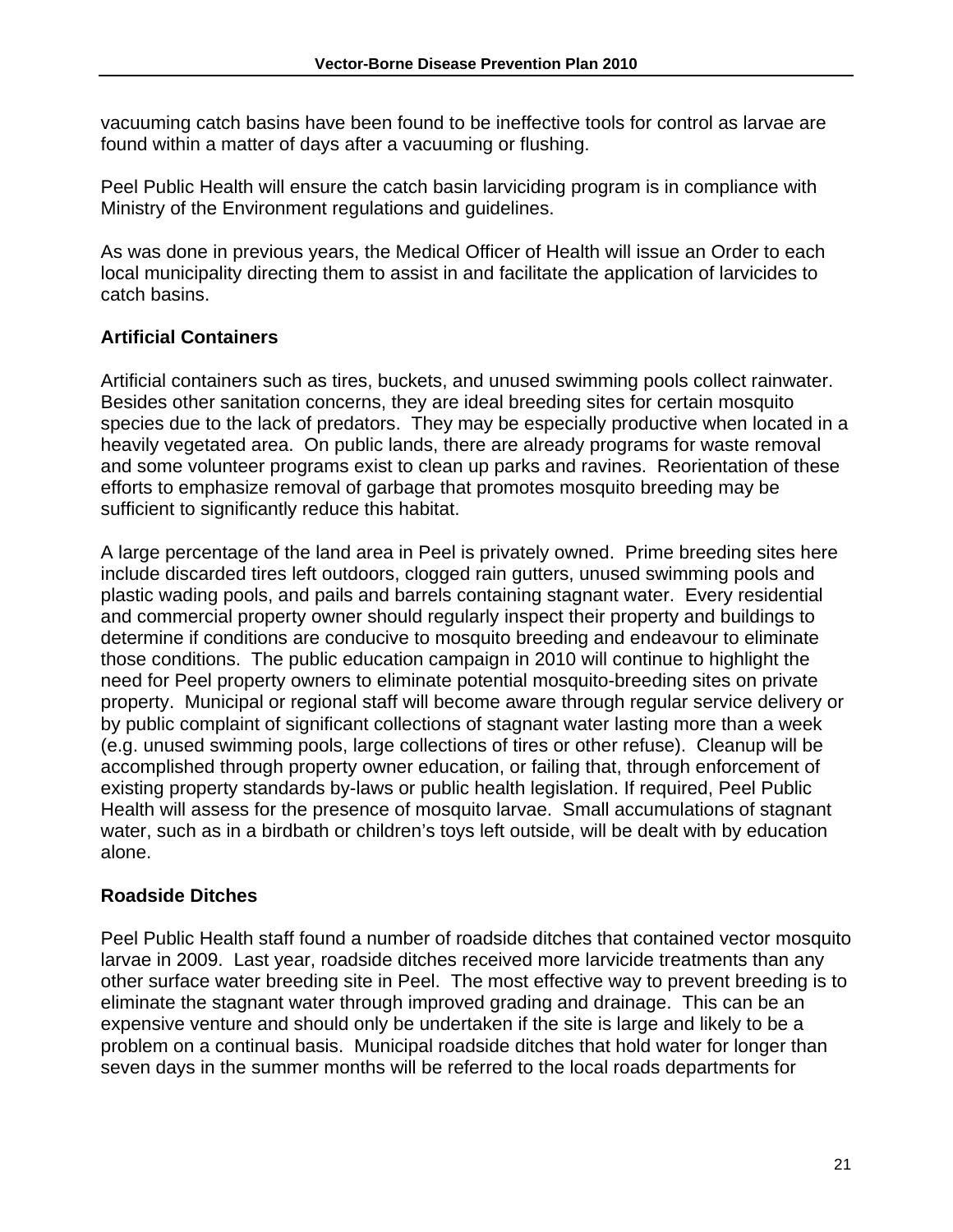assessment and remediation. In the meantime, ditches containing mosquito larvae will be treated with Bti or *Bacillus sphaericus*.

#### **Storm Water Management Ponds**

Larval surveillance has revealed that these sites do not support significant numbers of mosquito larvae. If larvae were found in ponds that constantly held water, it was generally only in small isolated areas that were surrounded with heavy vegetation. In ponds that were designed to hold water for only short periods of time, larvae were located in recessed areas that did not drain properly. In 2009, isolated areas of eight storm management ponds received treatment; seven in Mississauga and one in Caledon.

As in previous years, storm water management ponds will be monitored for mosquito larvae. If significant mosquito breeding is found at a site despite the use of other measures, Bti or *Bacillus sphaericus* will be used as part of an Integrated Mosquito Management approach.

## **Natural Areas**

Natural areas present special challenges and concerns for mosquito control. Any intervention in these areas must take care not to unnecessarily disrupt the existing ecosystem. Areas of open or flowing water do not make good mosquito breeding habitats. However, areas where there are temporary pools are believed to be the most important. Natural areas such as swamps, marshes, creeks and their floodplains breed mosquitoes of many different species. While many mosquitoes may be present, majority are not important vectors of WNV. For example, the large number of *Aedes* mosquitoes that emerge in the spring are thought to play little if any role in WNV transmission. Another difficulty is that many areas of stagnant water that produce mosquitoes are present for only a week or so following a rain.

The approach to mosquito control in natural areas in the Region of Peel for 2010 will involve assessment of breeding sites and larval monitoring to determine numbers and species important to WNV transmission. Response will be based on these assessment results and may involve improving natural controls, altering water flows if it does not damage the natural ecosystem and application of Bti or *Bacillus sphaericus* if other measures are insufficient to control mosquito breeding. In environmentally sensitive areas such as the Rattray Marsh, Cawthra Woods and the Heart Lake wetland complex, Peel Public Health will follow the special process that has been developed by the Ministry of Natural Resources. It involves key provincial and federal agencies to provide recommendations on how to manage each specific site so as to minimize the impacts on rare and sensitive species present there.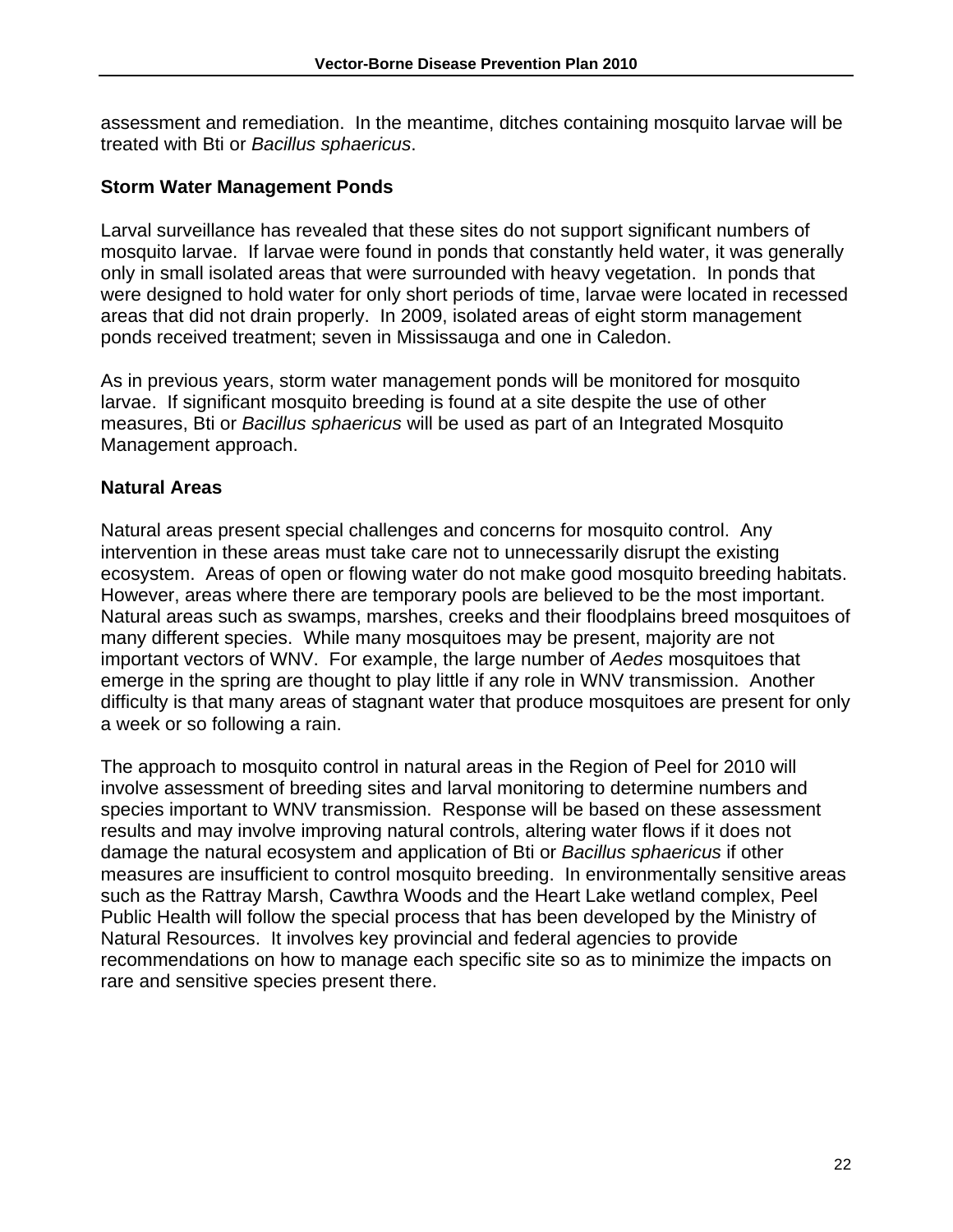- Public education materials will encourage residents and property owners to eliminate mosquito breeding sites on private property.
- Peel Public Health will work with municipal departments and volunteer groups to ensure that existing sanitation and waste removal on public property (including green areas such as parks, cemeteries, golf courses) places emphasis on removing garbage that promotes mosquito breeding (e.g. tires, pails, etc).
- Reports of stagnant water on private property will be assessed as per the usual practice by property standards officers. Small sites will be dealt with through education. Potential breeding sites which are not cleaned up will be assessed by Peel Public Health for mosquito breeding, and if significant, pursued through local property standards by-laws or public health legislation, as appropriate.
- Peel Public Health and other agencies will identify areas of stagnant water associated with surface grading problems, road construction, clogged sewers and catch basins and obstructed waterways that are serving as mosquito-breeding habitat. These areas will be assessed on a site specific basis as they are identified and may be treated with larvicide. Remediation will be performed if possible.
- The larvicide methoprene will be applied to approximately 90,000 roadside catch basins in Brampton, Mississauga, and in the towns, villages and rural subdivisions of Caledon. It is anticipated that this will consist of four applications starting in June and ending in late August. Since 2004, catch basins in green spaces of municipal parks were included in the larviciding program as were catch basins on properties owned and/or managed by the Region of Peel. Applications will continue to be conducted at these locations in 2010.
- Backyard catch basins will be only be treated upon the request of the home owner. A consent form must be signed by the home owner prior to treatment. Methoprene will be the larvicide used to treat backyard catch basins.
- In catch basins draining directly into environmentally sensitive areas, the biological larvicide *Bacillus sphaericus* will be used.
- Peel Public Health, in collaboration with local conservation authorities and parks departments, will monitor natural areas for mosquito larvae. Where possible, natural controls will be enhanced. Larvicide (Bti) and/or *Bacillus sphaericus* will be applied on a site specific basis if sufficient numbers of mosquitoes implicated in the transmission of WNV are found, in compliance with Ministry of the Environment and Ministry of Natural Resources requirements.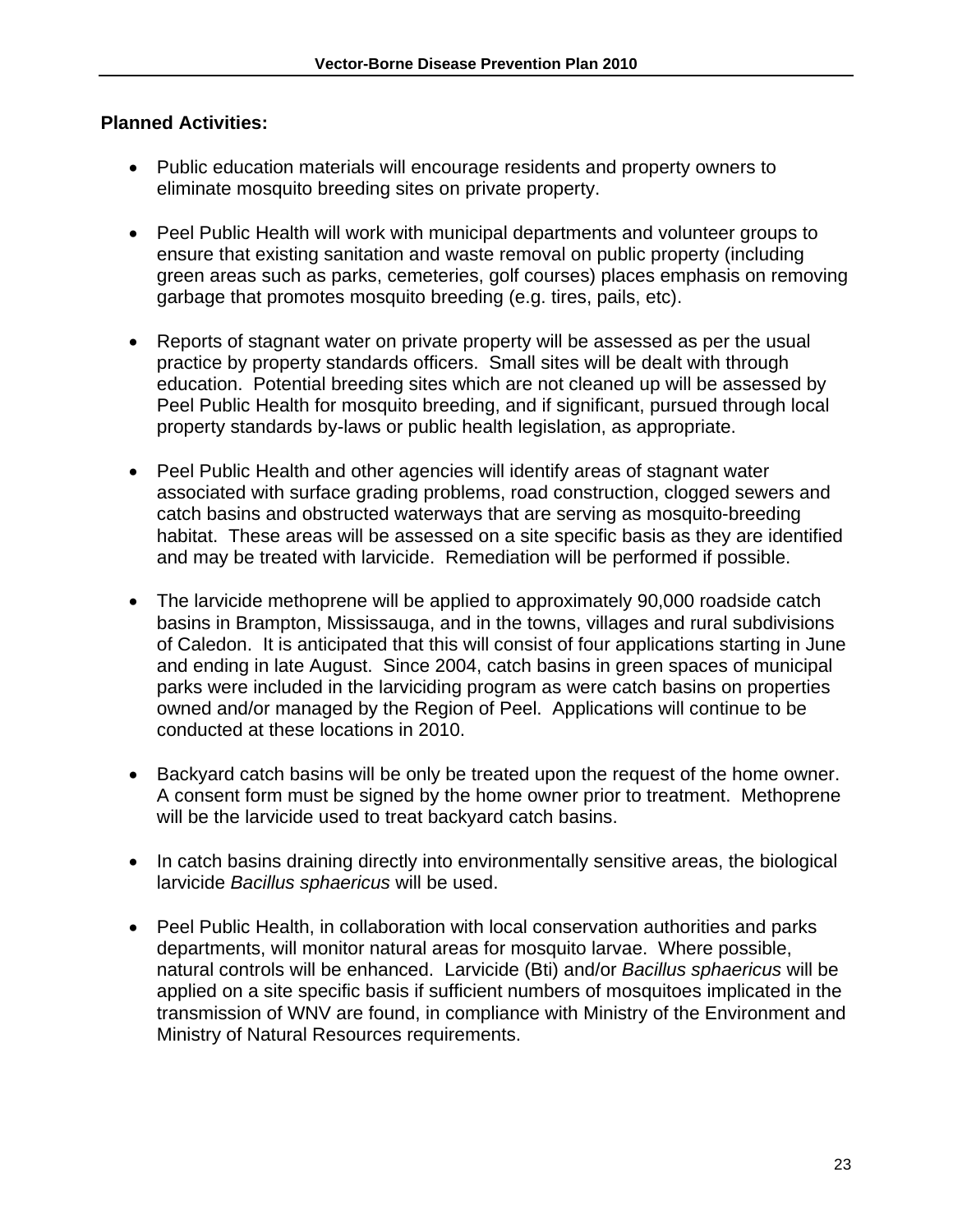# **Adult Mosquito Reduction**

# **Objective:**

• To reduce the abundance of adult mosquitoes in areas of elevated risk to human health from WNV through the judicious use of pesticides.

# **Background:**

The application of chemicals to kill adult mosquitoes by ground or aerial application is called adulticiding. Adulticiding would only be considered in Peel if there was a significant risk to human health. Adulticides are typically applied as an Ultra-Low-Volume (ULV) spray, where small amounts of insecticide are dispersed either by truck-mounted equipment or from fixed-wing or rotary aircraft. For effective adult mosquito reduction, the fine ULV droplets must drift through the habitat and come in contact with flying mosquitoes. Adulticiding is the least efficient mosquito control technique since adult mosquitoes are widely dispersed and the pesticide has to make contact with the mosquito in order to kill it. Nevertheless, targeted adulticiding, based on surveillance data, is an extremely important part of any Integrated Mosquito Management (IMM) program. If an outbreak of WNV in people is occurring or imminent, it means that large numbers of WNV infected adult mosquitoes are likely present. This risk can only be mitigated in the short term through adult mosquito reduction.

During the WNV season, Peel Public Health's West Nile Virus Working Group will conduct a weekly risk assessment based on surveillance information to identify the relative risk of human infection in Peel. The West Nile Virus Working Group consists of staff from various programs including environmental health, communications, epidemiology, and communicable disease. Prior to any decision to apply adulticides, a number of factors will be considered in the context of mosquito and WNV biology to assess the level of risk to human health:

- Mosquito species distribution, density and trends to see if mosquito populations are those known to transmit WNV and if they are present at a high or low level.
- The level of WNV present in mosquitoes the presence of WNV in a high proportion of mosquitoes, especially those known to bite humans, is of greatest concern.
- Density and proximity of human populations to positive findings of WNV.
- The time of year human cases of WNV typically are greatest in the last two weeks of August and the first two weeks of September. Therefore, indications of high WNV activity prior to this time are of much greater concern than those after it.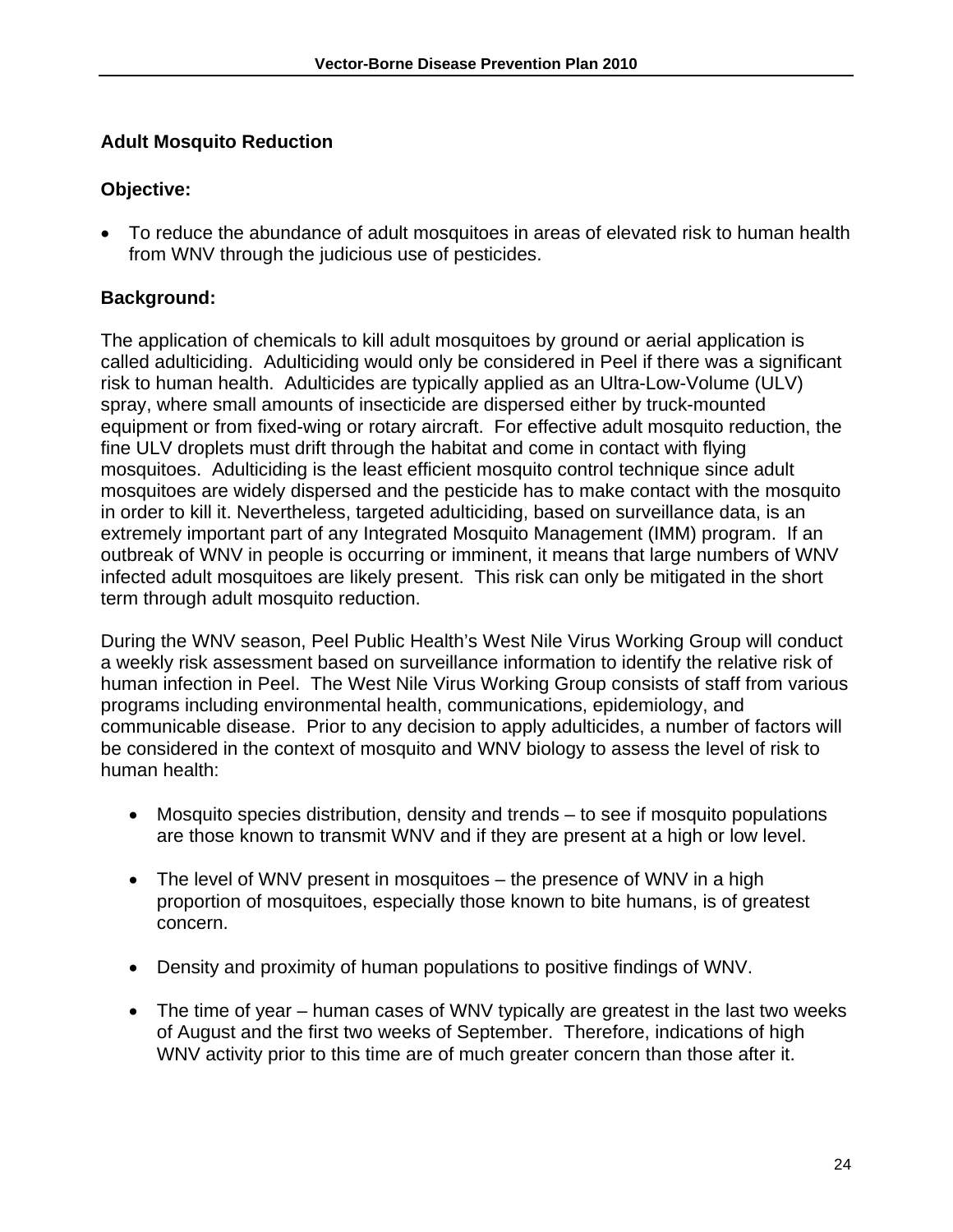- Weather certain conditions are necessary in order for adulticides to be applied effectively. Some forecasts may predict conditions that would result in a rapid decline in mosquito numbers making adulticiding unnecessary.
- The distribution of human cases in Peel and in other jurisdictions in the current year compared to past experience.

Because of the large number of factors, the decision to adulticide will be made on a caseby-case basis. The MOHLTC will be consulted prior to the initiation of any adulticiding activity. Every effort will be made to target this intervention to specific areas of risk and not an entire city or the entire Region and only when deemed necessary.

Adulticiding would be conducted using a truck-mounted unit. Application by aircraft is not being considered at this time. The adulticiding agent of choice will be malathion.

- Adulticiding decisions will be made on a case-by-case basis according to the level of human risk of WNV.
- If necessary, Peel Public Health would use malathion for adult mosquito control. Peel Public Health will annually review the availability, health impact and effectiveness information of pesticides. Any product will be applied in compliance with local, provincial and federal laws and regulations.
- The public will be notified of adulticide locations and schedules in advance, which will allow sufficient time to take any necessary precautions to reduce pesticide exposure (see Public Education and Community Outreach).
- Information will be released at least 48 hours in advance through the media, the Peel Public Health website, Environmental Health Customer Contact Centre and pertinent municipal and community organizations and the Ontario Regional Poison Control Centre in accordance with MOE requirements.
- Hospitals will be notified regarding the adulticiding schedule. Information on the pesticide that will be used will be provided to the public, physicians and other health care providers.
- Elected officials will be notified immediately once the Medical Officer of Health has made the decision to adulticide.
- Adult mosquito reduction measures will be scheduled when mosquitoes are active and when weather conditions are conducive to its success.
- Peel Public Health will monitor and assess control activities for any potential environmental and health effects through several measures which may include pre-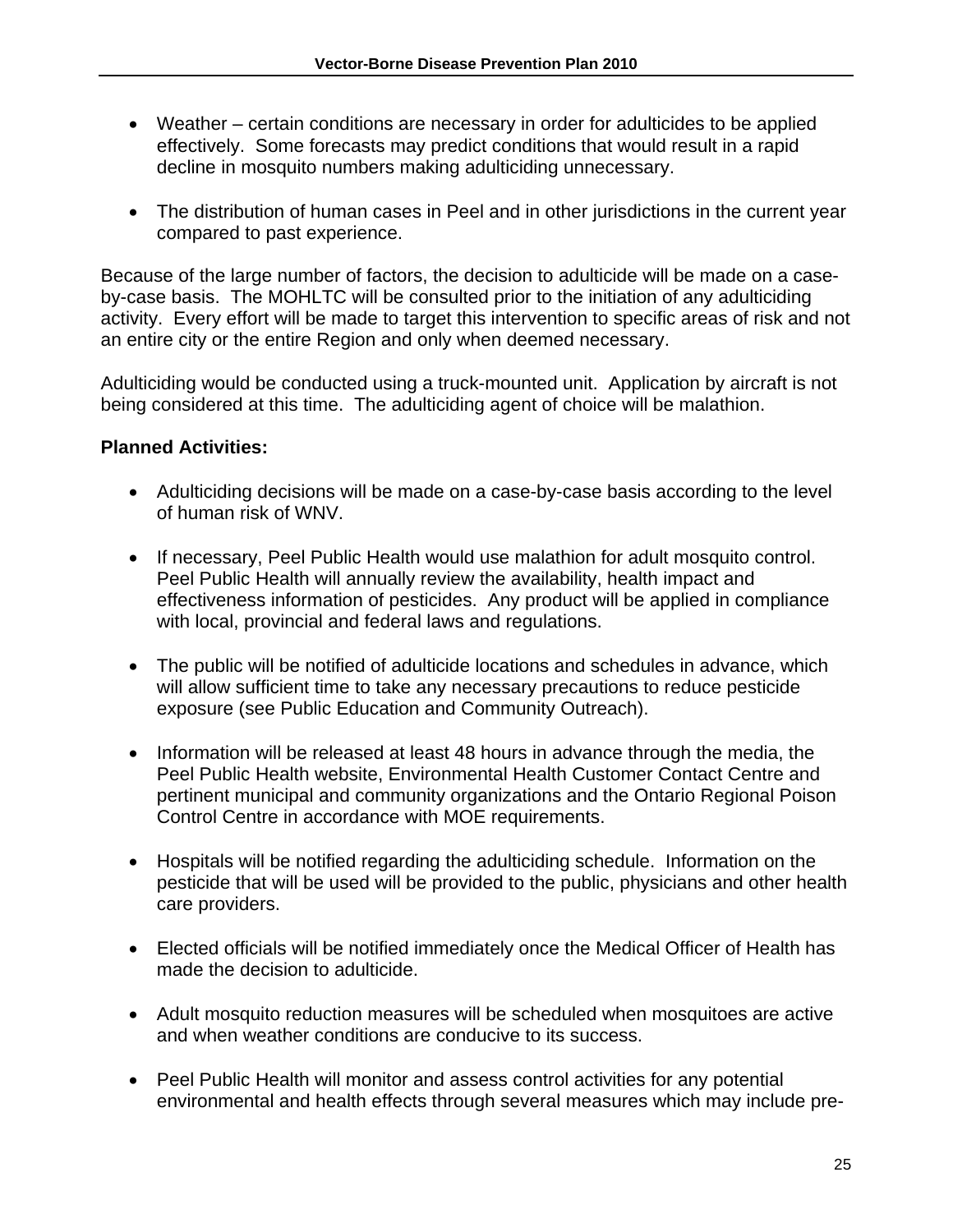and post-spray environmental sampling and addressing pesticide exposure complaints received by Peel Public Health.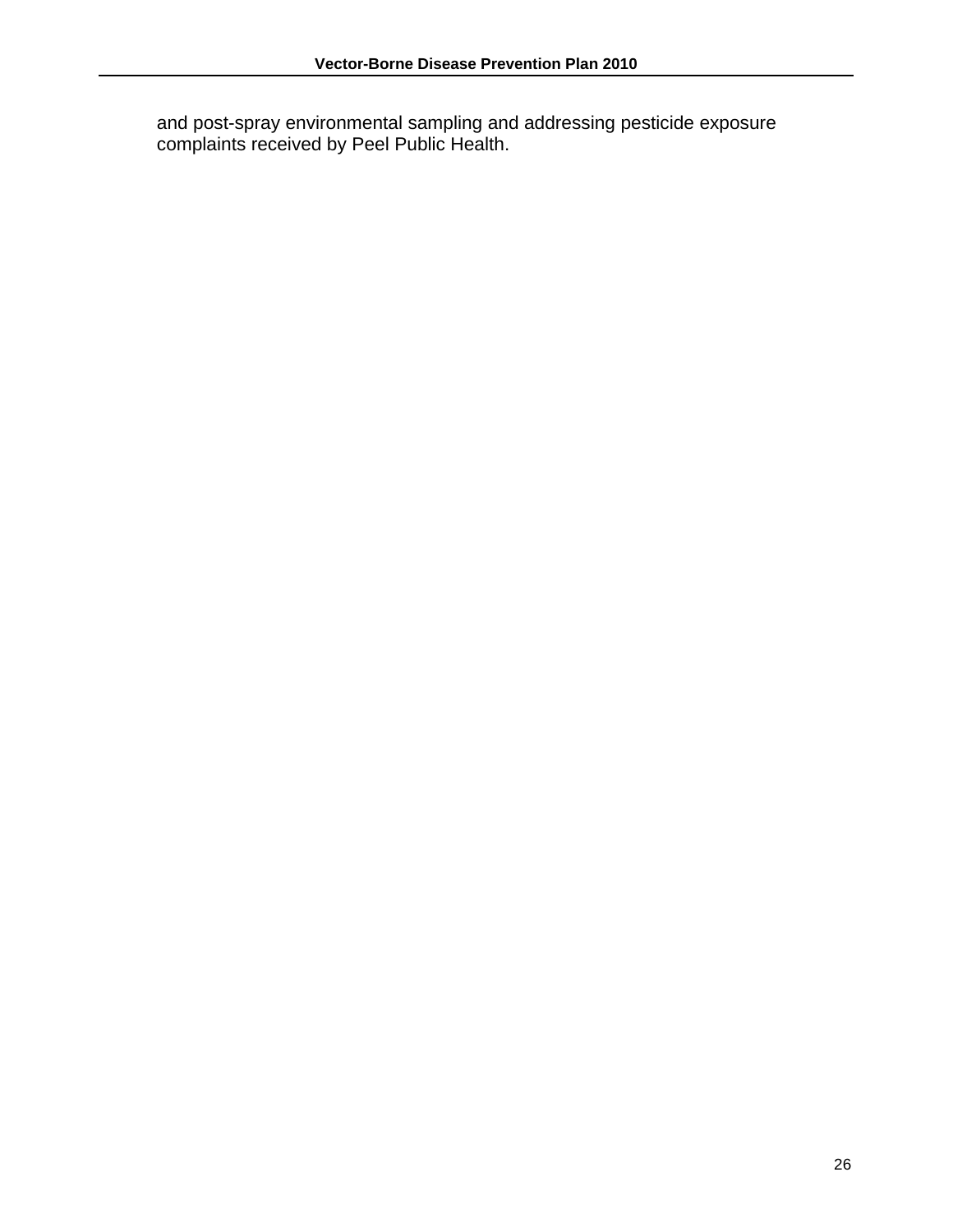#### **Lyme Disease Surveillance Plan 2010**

Lyme disease is an illness caused by the bacterium, *Borrelia burgdorferi*, which can be spread through the bite of certain types of ticks. This bacterium is transmitted to ticks when they feed on infected animals and then to humans through the bites of the infected ticks. In Ontario, the disease is spread by the black-legged tick (*Ixodes scapularis*), also known as the deer tick. Lyme disease is the most common tick-borne disease in North America.

Every case of Lyme disease must be reported to the local health unit as it is both a reportable and communicable disease under the *Ontario Health Protection and Promotion Act*. Public health inspectors in Peel will investigate every case of Lyme disease received. The standard investigation will include confirming the diagnosis, collecting demographic data, determining location of exposure and investigating possible epidemiological links among cases. This will be accomplished by completing the Ministry of Health and Long-Term Care Lyme Disease Human Case Investigation Report which will be entered into the provincial Outbreak Module of the integrated Public Health Information System (iPHIS).

There are areas in Ontario that are considered high risk for Lyme disease because the bacteria have consistently been found in black-legged ticks from these areas. These areas include the north shore of Lake Erie including the Long Point area, Rondeau Provincial Park, and Turkey Point as well as the St. Lawrence Islands National Park. There are concerns that changes to climatic conditions such as warmer seasons could lead to conditions that are favourable for the establishment of black-legged tick populations in many parts of the province. At this point, there is no evidence to indicate that an established population of black-legged ticks is present in Peel. However, it should be noted that ticks can be spread by birds, in particular songbirds that feed off the forest floor. Because these birds are migratory, there is the potential for new populations of the blacklegged ticks to spread across the province. As a result, Peel Public Health undertook an active tick surveillance pilot project in 2009. Active surveillance involves collecting ticks in their natural habitat for identification and testing.

In August 2009, Peel Public Health's Vector-Borne Disease team received a Conservation Areas Access Permit from the Credit Valley Conservation Authority (CVCA) to conduct active black-legged tick (deer tick) surveillance study on CVCA lands. Access was granted for this work between August 27, 2009 and October 3, 2009 in the Rattray Marsh and Meadowvale Conservation Areas.

During this pilot project, Peel Public Health staff followed the Ministry of Health and Long-Term Care's Active Tick Surveillance Guidelines for Ontario. Drag sampling was conducted to assess the potential distribution of black-legged ticks at the two sites. Drag sampling consists of dragging a flannel cloth over and around vegetation and leaf litter where ticks may be waiting for a passing host. The drag cloths were made by attaching a one metre square flannel cloth to a 1.2 m wooden stick. A three metre nylon cord was attached to both ends of the stick so the cloth can be pulled over vegetation and fallen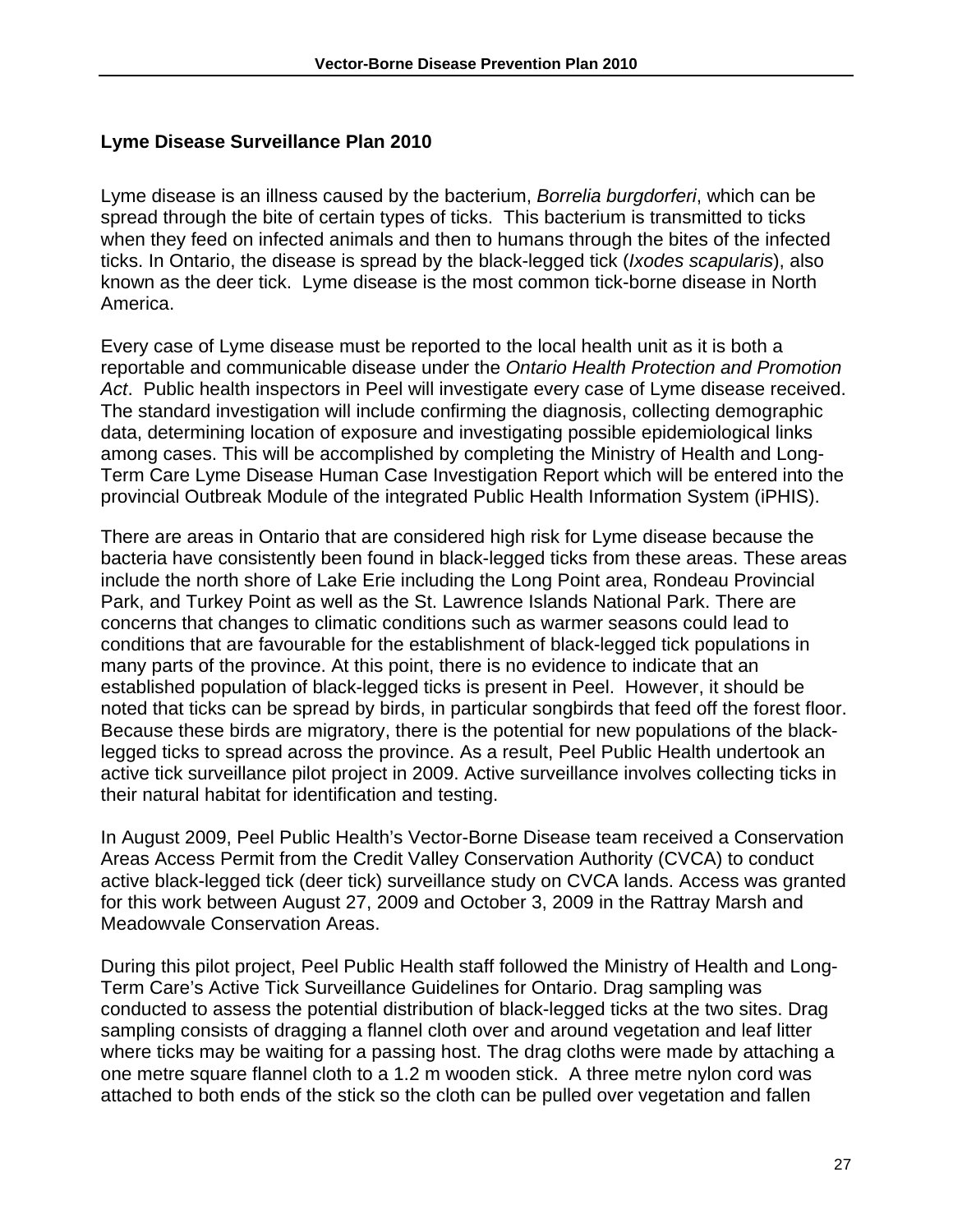leaves. Drag sampling of the two sites did not yield a single black-legged tick or any other tick species. At this time, it does not appear that a black-legged tick population is established in the Meadowvale Conservation Area or the Rattray Marsh. These two habitats can be presently classified as non-endemic for black-legged ticks. However, both sites have the combination of environmental factors to allow new populations of blacklegged ticks to become established. Migrating deer or birds could introduce ticks harbouring *B. burgdorferi* to these two sites at some point in the future.

In 2010, Peel Public Health will continue to examine ticks submitted by Peel residents to identify sites where black-legged ticks are present. If an establishing tick population is identified or there is evidence of a confirmed case of Lyme disease that has been acquired locally, then active surveillance including tick dragging will be undertaken.

Tick specimens that are collected through submissions by the public or through active surveillance will shipped to provincial Central Public Health Laboratory (CPHL) for species identification. The CPHL will send the identified ticks to the Public Health Agency of Canada's National Microbiology Laboratory for Lyme disease testing. Only the blacklegged tick, *Ixodes scapularis,* will be tested for Lyme disease. Test results will determine the need for enhanced surveillance, increased public education or risk communication activities.

- The website (www.peel-bugbite.ca) will be updated to include information about Lyme disease. There will be a link to the Public Health Agency of Canada website which provides information for travellers on areas where there are established tick populations are found in Canada and the United States.
- If an established tick population is identified or there is evidence of a confirmed case of Lyme disease that has been acquired locally, then active surveillance including tick dragging will be undertaken.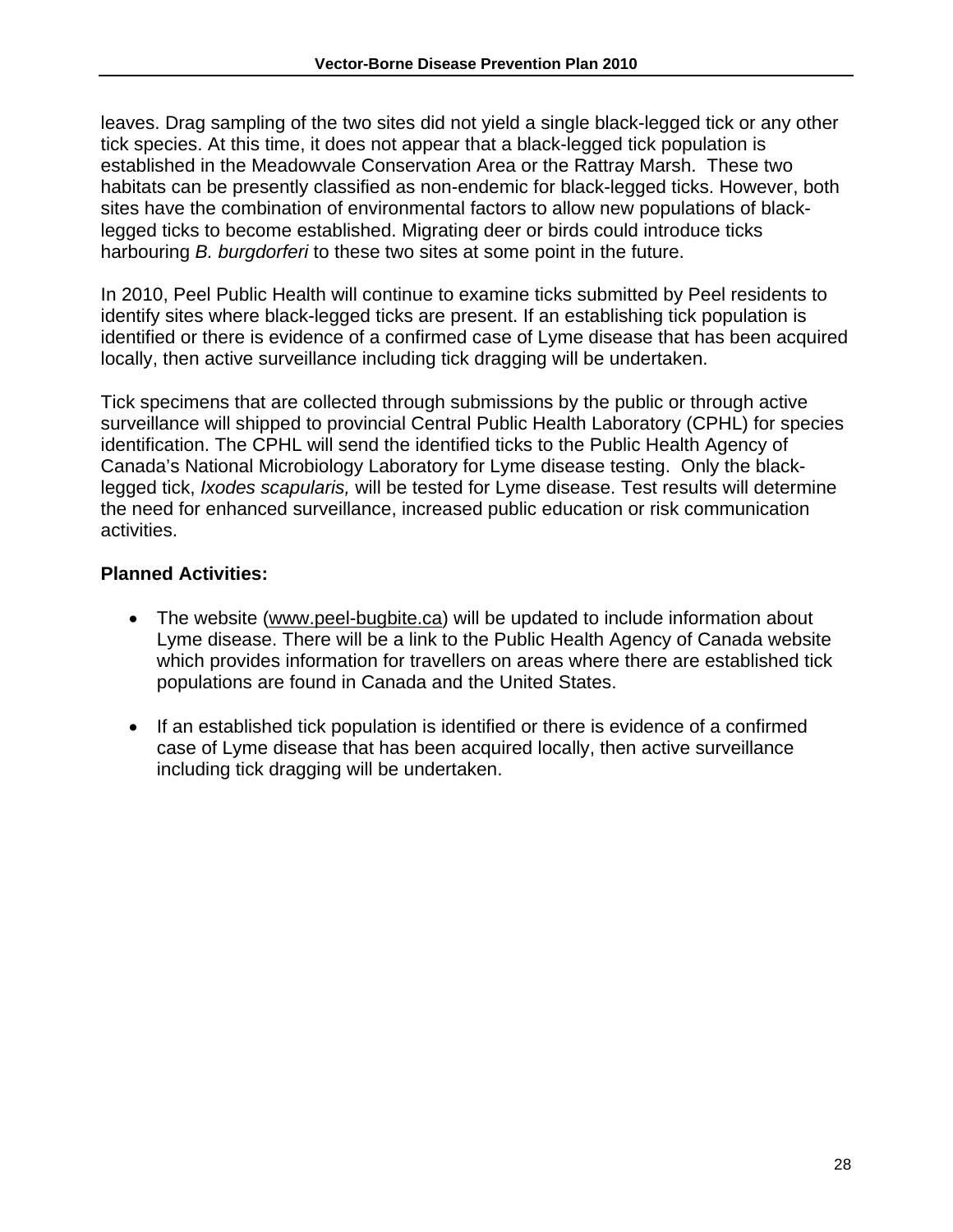# **Eastern Equine Encephalitis Plan 2010**

Eastern equine encephalitis, commonly referred to as EEE, is a viral disease of wild birds that is transmitted to horses and humans by mosquitoes. Of the North American mosquitoborne diseases, EEE appears to be the most severe human pathogen; approximately 33% of people who develop EEE encephalitis die of the disease and many survivors have long term health effects.

In Ontario, outbreaks of EEE have occurred sporadically among horses, but no human cases have ever been confirmed. The lack of verified human cases of EEE in Ontario is not entirely understood, since human cases have repeatedly been reported in several states bordering the province. In 2009, two horse cases were reported in the province. The first incidence of the virus being found in Ontario mosquitoes occurred in September when mosquito pools in Wahta Mohawk Territory tested positive. This First Nations community is located in the Muskoka region near Bala.

Many species of mosquitoes can become infected with EEE virus. However, the most important mosquito species in maintaining the bird-mosquito transmission cycle is *Culiseta melanura*, which preferred habitat is freshwater hardwood swamps. Adult mosquito surveillance conducted over the last several years has found this species is present in Peel but in very low numbers. This species was collected in Mississauga in 2003 and was found in Caledon in 2008. *Culiseta melanura* is not considered to be an important vector of EEE to horses or humans because it feeds almost exclusively on birds. Other species of mosquito that feed on both birds and mammals are the vectors that transmit virus to horses and humans. These include species such as *Coquillettidia perturbans* and some species of the genus *Aedes* and *Culex.* 

In 2010, Peel Public Health will continue to monitor the prevalence and distribution of the *Culiseta melanura* as well *as Coquillettidia perturbans* and the *Culex* and *Aedes* species that are implicated in the transmission of EEE using the region-wide WNV adult mosquito trapping network. If any adult *Culiseta melanura* are found our laboratory service provider will conduct testing for the EEE virus. In order to enhance the collection of adult *Culiseta melanura* in 2010, Peel Public Health is considering incorporating resting boxes into the EEE surveillance program. Resting boxes placed on the ground in shaded habitats have been successful in attracting of *Culiseta melanura* in many mosquito surveillance programs in the United States. Sampling for *Culiseta melanura* during their period of inactivity can be more efficient than focusing on the relatively brief periods when the mosquitoes are actively seeking a host.

As in previous years, seasonal field staff working in the vector-borne disease program will survey a wide range of aquatic habitats for the presence of mosquitoes in the larval stage from early-May to late September. Larval surveillance is useful in determining the locations and time of year that mosquitoes use specific aquatic habitats, larval specimens will be identified and counted in our in-house laboratory, this information will be used to determine species composition and population densities. It should be noted that the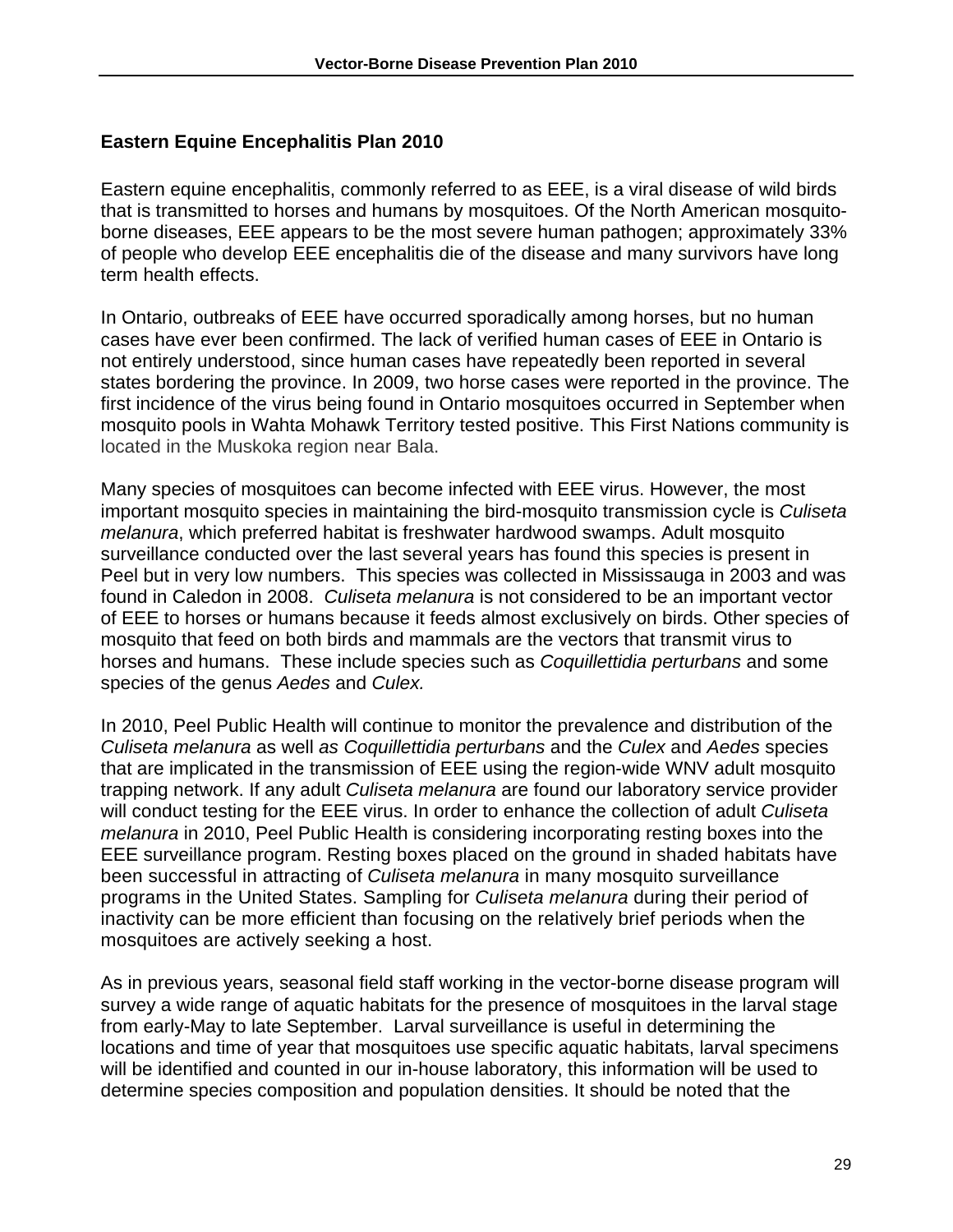*Culiseta melanura* larvae are difficult to collect using the standard dipper as they generally develop in dark or low light intensity areas such as holes beneath tree roots and stumps, and the underside of root systems of aquatic plants in fresh-water swamps and marshes containing cool acid water.

Mosquito surveillance data will be used in decision-making about EEE public education and mosquito reduction activities. Consistent routine testing and monitoring over a period of years will provide data upon which to revise and refine Peel's EEE surveillance program.

- The website (www.peel-bugbite.ca) will be updated to include information about Eastern equine encephalitis. There will be a link to the Center for Disease Control (CDC) website which provides information for travellers on areas where human cases have been reported in the United States.
- Conduct a pilot project using resting boxes to collect adult *Culiseta melanura.*
- If any *Culiseta melanura* are found in our adult traps our service provider will be conduct testing for the EEE virus*.*